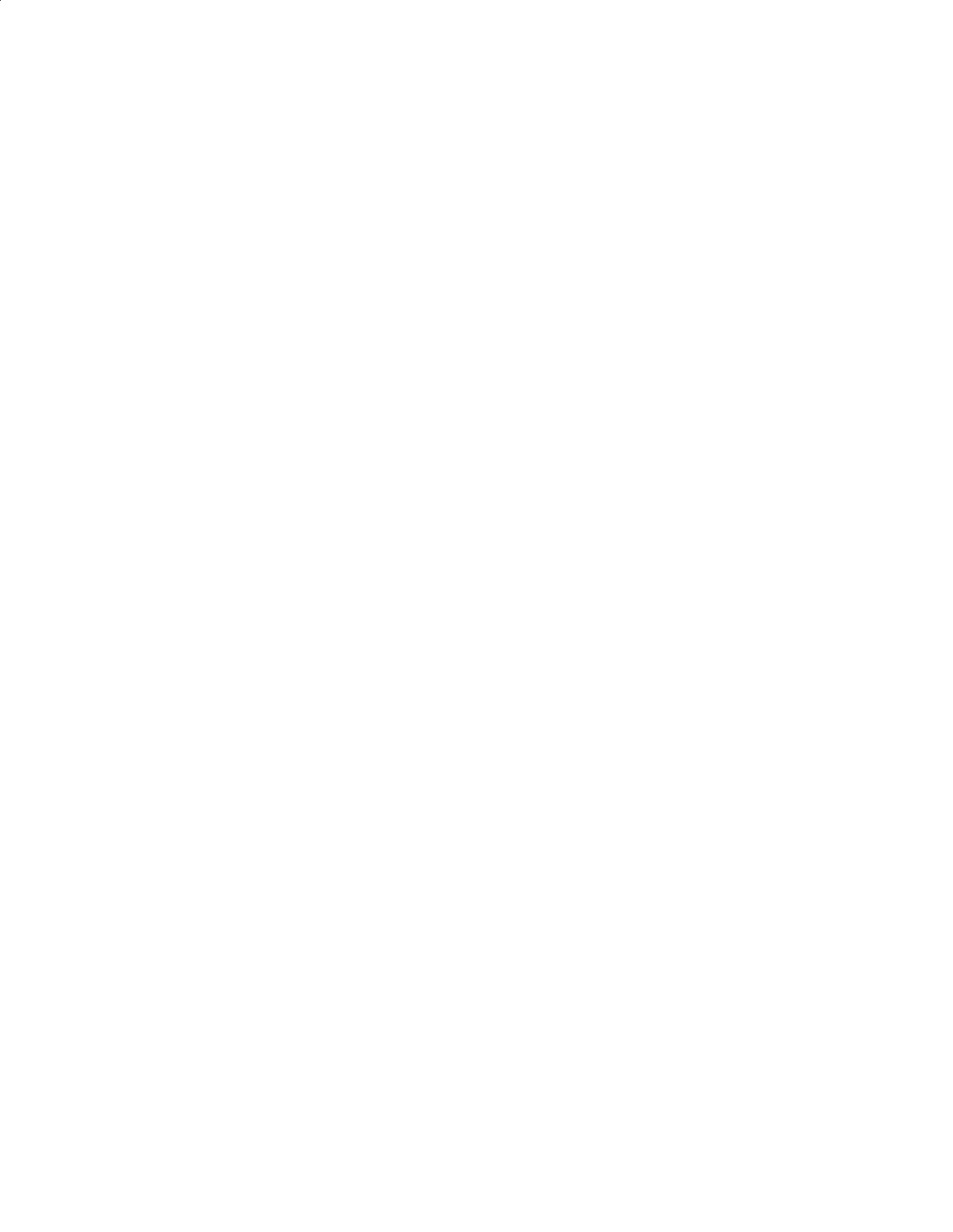### **CHOICE**

Rev. Charles E Darnell, PhD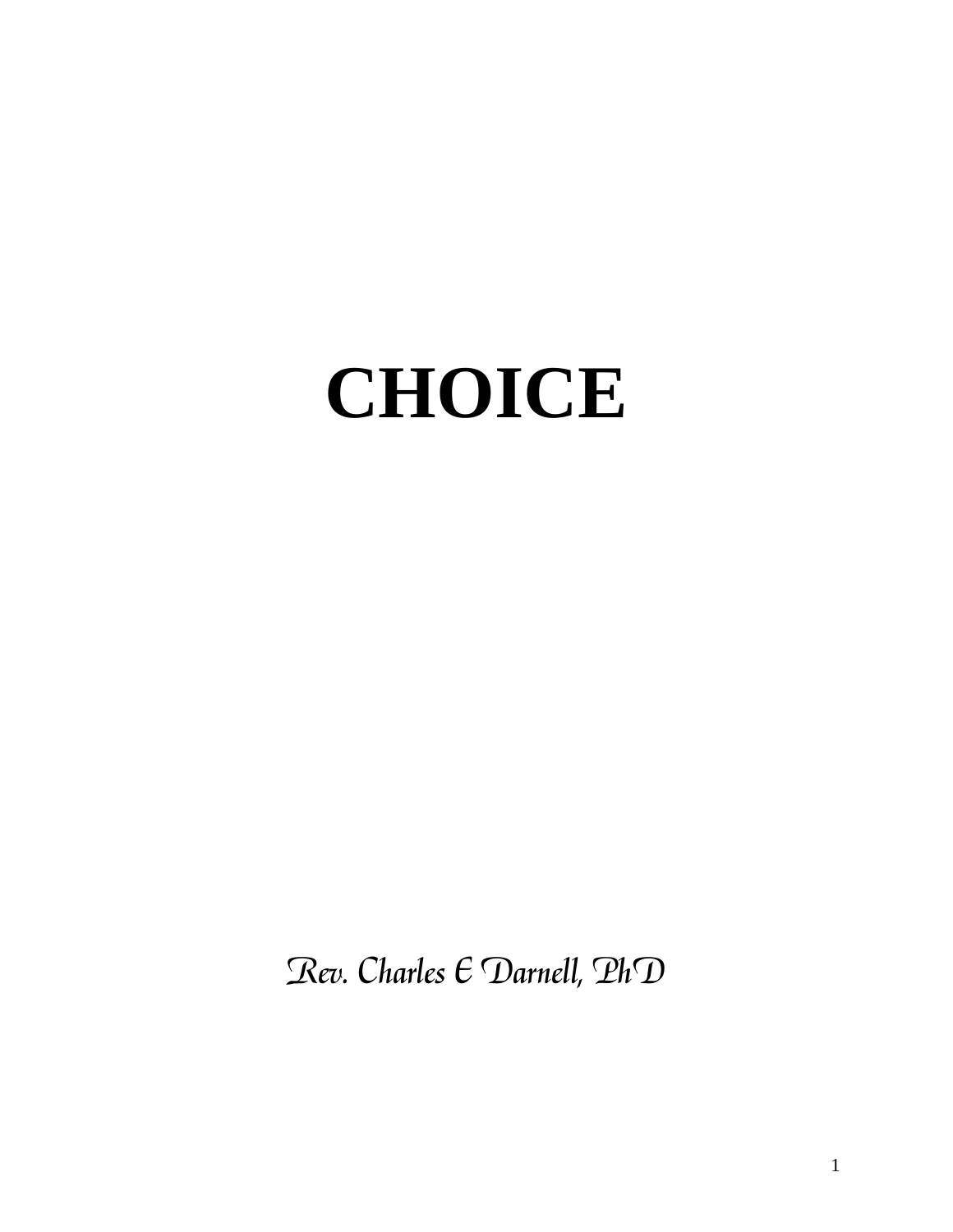#### **Scripture quotations, unless otherwise indicated:**

All scripture quotations, unless otherwise indicated, are taken from the Holy Bible, New King James Version (NKJV). Copyright© 1990 by Thomas Nelson, Inc. All rights reserved. Used by permission.

Copyright © 2020 by Charles E. Darnell, all rights reserved.



Published byVisionQuest Publishing, Inc. Campbellsville, Kentucky 42718-7416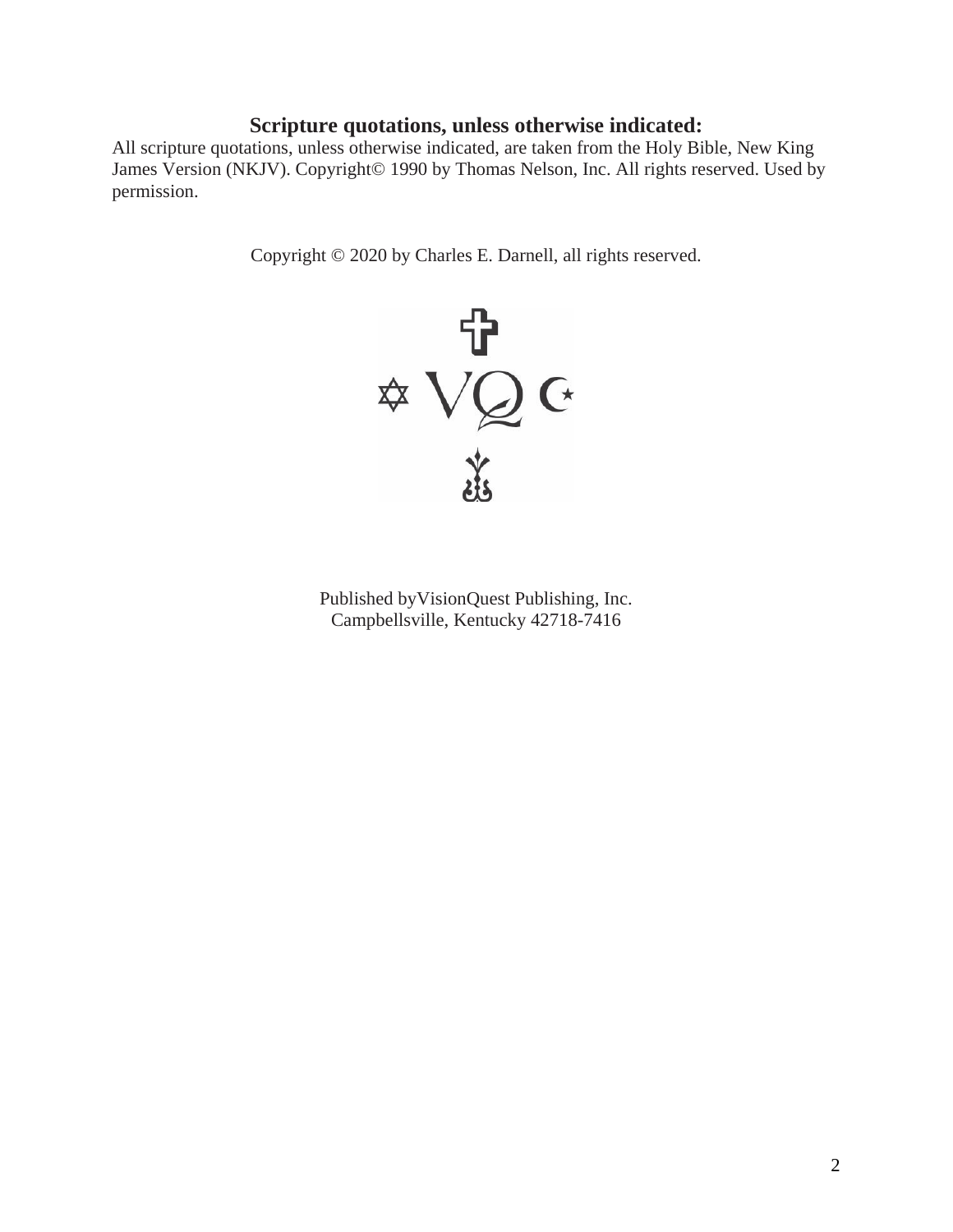#### **Introduction**

ne gathe<br>these faituation<br>used to<br>rey, to n happened to the gathering of provable facts? What happened to the presentation of truth that was In bygone days there were certain things the<br>gather information to make a newscast presentation<br>and <u>how</u>. Now days, as we go further and further the<br>that the only thing a modern day journalist is co<br>television. The presen that the only thing a modern day journalist is concerned about is how to get their image on In bygone days there were certain things that you found any journalist asking in order to gather information to make a newscast presentation. Those things were **who**, **what**, **when**, **where** and **how**. Now days, as we go further and further through this pandemic we seem to get the idea television. The presentation presented is either a chastisement of someone's actions, a statistical number count or an opinion of the journalist who are calling themselves analysts. What supported by these facts and not the spin doctor's rewording that put a different slant on the statement or situation.

People like V<br>of the story.<br>merica or an<br>planet. Why<br>poting are ne<br>s fault conce There used to be honored people who gave the nightly news. People like Walter Cronkite and Paul Harvey, to name a couple, who would also give you the rest of the story. We could also expect to learn about news worthy events in Europe, Asia, South America or anyplace else for that matter. Now we hear very little news from any other point on the planet. Why?

at itself for a brief moment of introspection. What are our beliefs, where did they come from, and<br>how do they apply to us as a society today? What occurred in our history that helped form us as a<br>nation? Maybe we should r Has our society digressed to the point that only the riots and looting are news worthy and those facts must be stated in a manner that blames and finds obvious fault concerning someone with whom the presenter doesn't agree. This nation really needs to stop, take a breathe and look how do they apply to us as a society today? What occurred in our history that helped form us as a nation? Maybe we should return to some of those facts and do a review of who we are and how we got to this point in time.

entzens who will step up to the task to represent out<br>of us all for a couple of years and then return home.<br>perks and high minded ideas that they are better then<br>their way is right. Follow the money as it pertains to<br>evil. share croppers who worked long hard hours just to make enough to raise a family. They never<br>got rich from their labors but they did make a vast investment in the structure of our society.<br>Both races went to church, learned s were<br>get that<br>to some<br>o work<br>y side a not all of them came by their own initiative. Africans and Orientals were brought into this The peoples of the United States of America are of imported descent for the most part. We do not pay enough respect to our First Nation peoples as we took away their lands, their beliefs and their heritage. Those who came later were from Europe, Africa and the Far East and country as slave laborers but they were not alone in this. Let us not forget that many Europeans were brought to this land as indentured servants who owed their labors to someone else who had paid for their journey to this country. As indentured servants they had to work as slaves to repay that expense. Even those who worked the land on farms worked side by side as black and white got rich from their labors but they did make a vast investment in the structure of our society. Both races went to church, learned about Jesus and made their testimonies of faith to believe in the Son of God. These were all strong minded individuals who helped form our nation and who have gone to war to protect our freedom and our great God blessed society. Today **greed and idolatry** has stepped in and caused a great schism in our society. We no longer have those citizens who will step up to the task to represent our fellowman and work toward the betterment of us all for a couple of years and then return home. Politicians have become the norm with their perks and high minded ideas that they are better then the rest of society and can do no wrong and their way is right. Follow the money as it pertains to politicians because money is the root of all evil.

-concepts of the Judo-Christian perspective. In other words they placed God first in their Our forefathers penned documents that caused the entire world to be envious. They laid out a tri-branched system of checks and balances that allowed all of us to be free. They laid down the tyranny that they left in the places they came from and picked up the moral ideas and endeavors and we as a people were blessed by and through these words and ideas. Our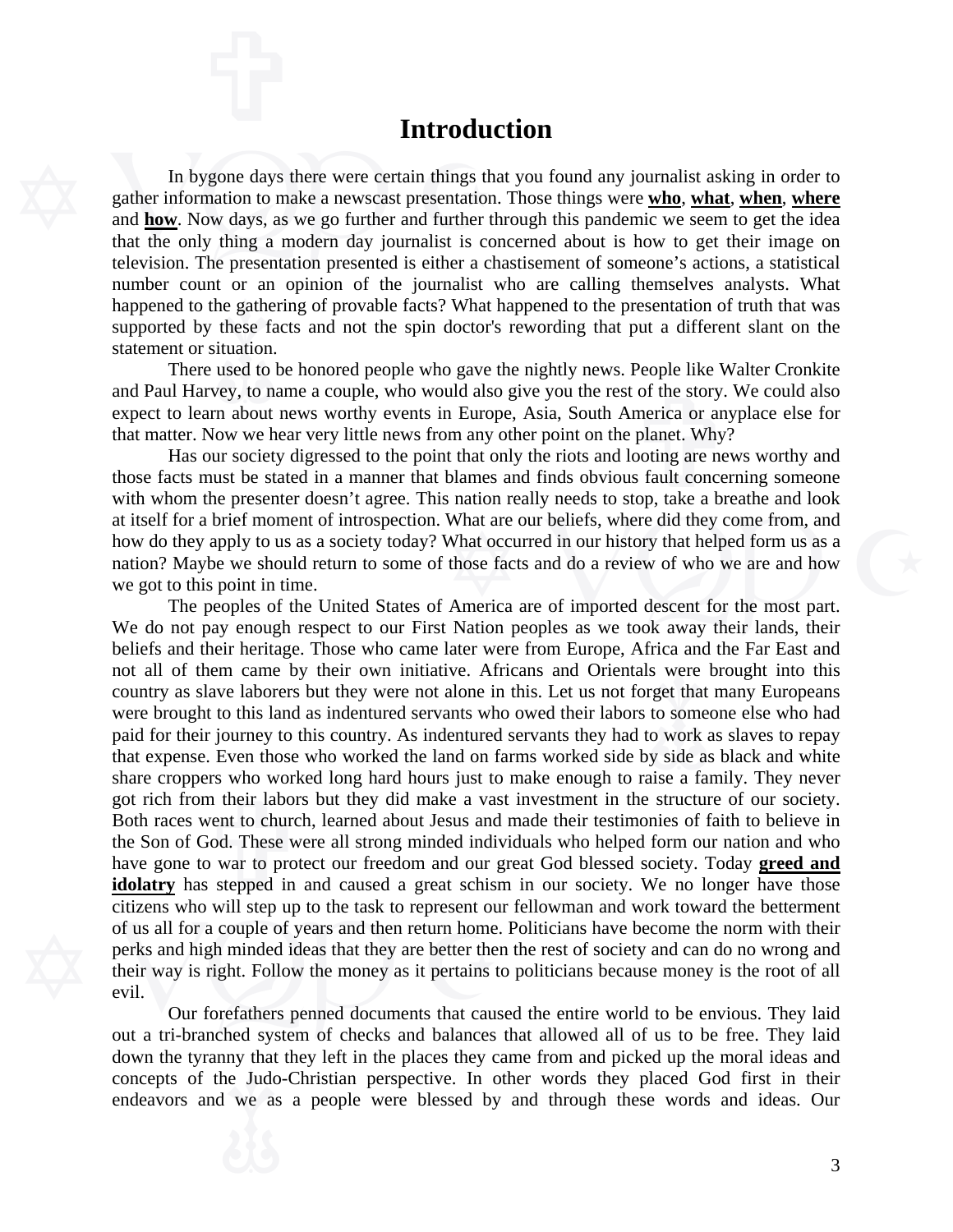other documents around the world are modeled afted have said. Yes! Most definitely! Look into our hist<br>They wrote other articles, made great speeches and<br>Bill of Rights. Along with these other writings and<br>respect for God respect for God and His Son Jesus. They were not ashamed to use their belief in honoring God Constitution, Declaration of Independence and Bill of Rights are the standards of freedom and other documents around the world are modeled after these documents. Can I prove any of what I have said. Yes! Most definitely! Look into our history at the men who penned our Constitution. They wrote other articles, made great speeches and lived by the values they incorporated into the Bill of Rights. Along with these other writings and speeches you will find the heart felt serious within their work or their life.

 that initially goes back to Europe. But that heritage goes much further than just Europe. In my I'll be bold and go one step further in what I'm saying. I am an American with a heritage

searching for truth I ran across a most interesting tidbit of Biblical history.<br>Many of us do not read the Old Testament as we should. We say that we<br>believers and the Old Testament doesn't really pertain to us. **WRONG ANS** Jewish and<br>d's people.<br>t clear stater<br>here is the P<br>ans all Israel Many of us do not read the Old Testament as we should. We say that we are New Testament believers and the Old Testament doesn't really pertain to us. **WRONG ANSWER!** As Christians we are the grafted in branch and not the original stem. Our roots are Jewish and that is the true branch that goes back to our roots in Adam and Eve as the first of God's people. We really don't know that much about our Old Testament roots. Let me make a short clear statement. There are three groups of people that we all should understand who they are. There is the People of Israel, the House of Israel and the House of Judah! The People of Israel means all Israel. The House of Israel means the ten tribe, Northern Kingdom that was taken into captivity and has not returned to the present day country of Israel. Finally, the House of Judah represents the modern day Jews and they are the peoples who presently live in the country of Israel.

missionaries of all ages have come from Great Bri<br>children of the lost ten tribes of the House of Israel<br>their sins and humble themselves before the God of study and learn the truth concerning the lost Ten Tribes of Israel. The record is recorded in hiy<br>book, *The Thirteenth Tribe of Israel*. It is this record that will show that many of Irish, Scottish<br>and English descent ar of some of these searches, especially as they pertain to the Bible. My website is www.vqpub.org<br>and the website has all of my work in PDF format and all items are available for free download.<br>Take for instance the *Adam a*  tombstones, with Biblical passages and with genealogy records. My website contains the results the House of Judah represents the modern day Jews<br>n the country of Israel.<br>ade attempts to identify the location of the lost ten<br>of Jewish sects in Africa, Northern and Eastern Asia.<br>ave felt that they have answered where There have been those who have made attempts to identify the location of the lost ten tribes and have made documentary movies of Jewish sects in Africa, Northern and Eastern Asia. By locating ten such sects these producers have felt that they have answered where in the world you find the ten lost tribes of Israel. Not so! My very nature of persistence means I will search ten, fifteen, twenty or more years to find the definitive end to my search. I've done it with old and the website has all of my work in PDF format and all items are available for free download. Take for instance the *Adam and Eve Family Tree*™. It took eight years to research, identify and lay out the 1500 plus names identified on this genealogy chart. It took twenty years to research, study and learn the truth concerning the lost Ten Tribes of Israel. The record is recorded in my and English descent are descendants of the children of Joseph. Many others of European descent are the children of the other lost tribes and all of these are the descendents of Abraham. These are the peoples of the lost ten tribes and they represent some of those that Jesus told the Apostles to proclaim to them the truth of the Gospels. Matthew 10:6, But go rather to the lost sheep of the house of Israel (KJV). The truth of the Gospels came to our forefathers and some of the greatest missionaries of all ages have come from Great Britain and the United States. It is time for the children of the lost ten tribes of the House of Israel to realize their true heritage and to repent of their sins and humble themselves before the God of Israel.

4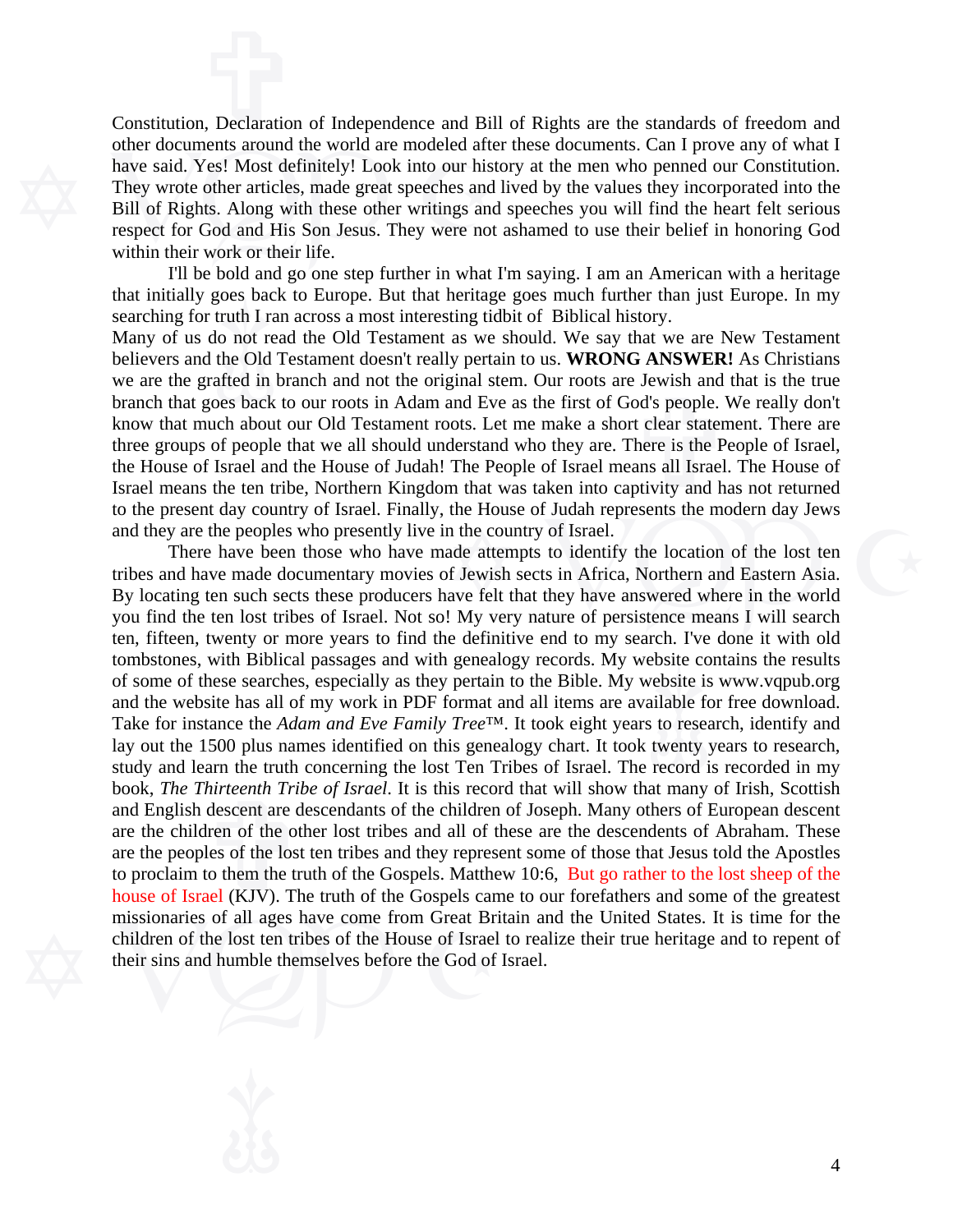### $\ddot{\mathbf{u}}$ **What Are The Choices Before Us?**

 situation that mankind is facing in America and around the world? I really don't think so. I entitled this work *Choice* and have given<br>be if you are of European extract. I really haven't a<br>make in your everyday life. Stop for just a mome<br>encounter there will always be at least two choices<br>yes/no; up/down; right encounter there will always be at least two choices that could be made. It could be as simple as I entitled this work *Choice* and have given you a short introduction to whom you might be if you are of European extract. I really haven't asked you anything about the choices that you make in your everyday life. Stop for just a moment and consider that for every situation you yes/no; up/down; right/left; in/out or true/false. In the present pandemic it could be wear a mask or not wear a mask; social distance or not to social distance. But is that all there is to the current

mankino<br>shown<br>d to as<br>postle I<br>s writte yourself for the day of God's wrath, when his righteous judgment will be revealed. I know that I<br>am taking the next verse out of contexts but I'm doing so to transition to another point. Read<br>5 maliciousness; full of envy, murder, strife, deceit, evil-mindedness; *they are* whisperers,<br>
<sup>30</sup> backbiters, haters of God, violent, proud, boasters, inventors of evil things, disobedient to<br>
parents, <sup>31</sup> undiscerning, reature rathe<br>p to vile pas<br>**ire.** <sup>27</sup> Likew<br>**br one anot**<br>the penalty c<br>knowledge. incorruptible God into an image made like corruptible man--and birds and four-footed animals and creeping things. Paul goes further in identifying the manner of mankind's heart and what their desires had become. Read the n incorruptible God into an image made like corruptible man--and birds and four-footed animals because what may be known of God is manifest in<br>
the creation of the world His invisible *attributes*<br>
things that are made, *even* His eternal power and<br>
<sup>21</sup> because, although they knew God, they did not<br>
at became futi a major port<br>m attemptin<br>t. The first<br>could use to<br>cath to come<br>ir errors. He I have shown you that your heritage may lead you back to the Northern Kingdom of Israel, referred to as the House of Israel. Even so, we are called Gentiles because we are not Jewish. The Apostle Paul is the appointed Apostle to the Gentiles and a major portion of the New Testament was written by Paul. It might reflect greatly upon what I'm attempting to get you to understand if I use portions of Paul's writings to illustrate my point. The first book of Paul's epistles is the book of Romans and there are many statements that I could use to show you the present situation and why God is giving mankind a preview of His wrath to come. In the book of Romans Paul doesn't wait long before he begins to show mankind their errors. He even warns us that there is a wrath to come for ungodliness in the following, Romans 1:18-23 (NKJV), **18** For the wrath of God is revealed from heaven against all ungodliness and unrighteousness of men, who suppress the truth in unrighteousness, <sup>19</sup> because what may be known of God is manifest in them, for God has shown *it* to them. **20** For since the creation of the world His invisible *attributes* are clearly seen, being understood by the things that are made, *even* His eternal power and Godhead, so that they are without excuse, **21** because, although they knew God, they did not glorify *Him* as God, nor were thankful, but became futile in their thoughts, and their foolish hearts were darkened. **22** Professing to be wise, they became fools, **23** and changed the glory of the and creeping things. Paul goes further in identifying the manner of mankind's heart and what their desires had become. Read the next portion of Chapter 1, Romans 1:24-32 (NKJV), <sup>24</sup> Therefore God also gave them up to uncleanness, in the lusts of their hearts, to dishonor their served the creature rather than the Creator, who is blessed forever. Amen. **26** For this reason God gave them up to vile passions. **For even their women exchanged the natural use for what is against nature**. **27** Likewise **also the men, leaving the natural use of the woman, burned in their lust for one another, men with men committing what is shameful**, and receiving in themselves the penalty of their error which was due. **28** And even as they did not like to retain God in *their* knowledge, God gave them over to a debased mind, to do those things which are not fitting; **29** being filled with all unrighteousness, sexual immorality, wickedness, covetousness, **<sup>30</sup>** backbiters, haters of God, violent, proud, boasters, inventors of evil things, disobedient to parents, **31** undiscerning, untrustworthy, unloving, unforgiving, unmerciful; **32** who, knowing the righteous judgment of God, that those who practice such things are deserving of death, not only do the same but also approve of those who practice them. Paul gives us an explanation why God is revealing only a glimpse of His wrath in the following verse in chapter 2, Romans 2:5 (NIV), But because of your stubbornness and your unrepentant heart, you are storing up wrath against am taking the next verse out of contexts but I'm doing so to transition to another point. Read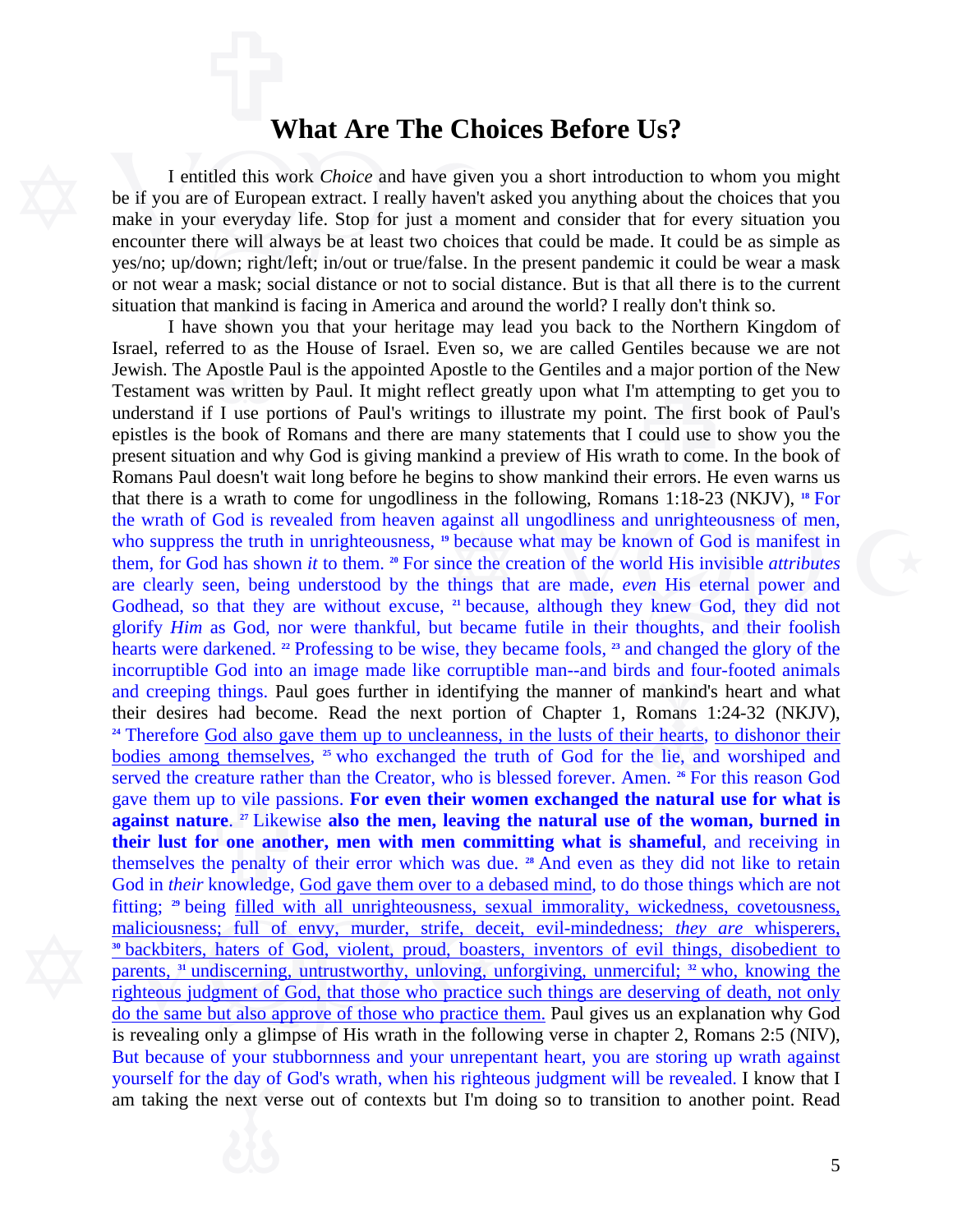evil.<sup>5</sup><br>ke.<sup>6</sup> Fo<br>this ve<br>om cus he does not bear the sword in vain; for he is God's minister, an avenger to *execute* wrath on him account when there is no law. Paul also gives a<br>authority. Read the following, Romans 13:1-7 (<br>governing authorities. For there is no authority exce<br>appointed by God. <sup>2</sup> Therefore whoever resists the<br>those who resist will those who resist will bring judgment on themselves. **<sup>3</sup>** For rulers are not a terror to good works,  $\begin{array}{c}\n\text{QWD} \\
\text{QWD} \\
\text{QJD} \\
\text{QJD} \\
\text{QCD} \\
\text{QCD} \\
\text{QCD} \\
\text{QCD} \\
\text{QCD} \\
\text{QCD} \\
\text{QCD} \\
\text{QCD} \\
\text{QCD} \\
\text{QCD} \\
\text{QCD} \\
\text{QCD} \\
\text{QCD} \\
\text{QCD} \\
\text{QCD} \\
\text{QCD} \\
\text{QCD} \\
\text{QCD} \\
\text{QCD} \\
\text{QCD} \\
\text{QCD} \\
\text{QCD} \\
\text{QCD} \\
\text{QCD} \\
\text{QCD} \\
\text{QCD} \\
\text$ Romans 5:13 (NIV), for before the law was given, sin was in the world. But sin is not taken into account when there is no law. Paul also gives us instructions toward those in positions of authority. Read the following, Romans 13:1-7 (NKJV), <sup>1</sup>Let every soul be subject to the governing authorities. For there is no authority except from God, and the authorities that exist are appointed by God. <sup>2</sup> Therefore whoever resists the authority resists the ordinance of God, and but to evil. Do you want to be unafraid of the authority? Do what is good, and you will have praise from the same. **<sup>4</sup>** For he is God's minister to you for good. But if you do evil, be afraid; for who practices evil. <sup>5</sup> Therefore *you* must be subject, not only because of wrath but also for conscience' sake. <sup>6</sup> For because of this you also pay taxes, for they are God's ministers attending continually to this very thing. <sup>7</sup> Render therefore to all their due: taxes to whom taxes *are due*, customs to whom customs, fear to whom fear, honor to whom honor.

in our national<br>ske up two contained we will<br>level all the There are two other situations that are currently happening in our nation. One is the upcoming presidential election? We have two sides which would make up two choices that we have in viewing this election; we can be either Democrat or Republican and we will vote for one party or the other. The airwaves are full of ad after ad from the local level all the way up to the Presidential level. The rhetoric is name calling after name calling with slander and cussing spoken with just about every sentence. Where is the honesty, where is the leadership, where is the moral values, and what is the platform that each party says they represent? What happened to our morality?

The set of the honesty, where is the leadership, where is<br>at each party says they represent? What happened to<br>rd; racial tension, anarchy, riots and the looting that<br>ies. We are a democratic nation of law and when the<br>arch Let's add to these two elements a third; racial tension, anarchy, riots and the looting that is running rampant in some of our major cities. We are a democratic nation of law and when the law is not respected there is no law. Anarchy becomes the rule! That is not the backbone ideology of our nation. It is not Biblical, nor constitutional and most certainly does not reflect the thoughts and heart of the majority of the citizens of this nation.

How was and revolution in our instory as a hation. We can say with assurance that on the one hand we might get a reprieve from God and He will allow our children's, children's children to live life as we have known it prio look at v<br>king lo<br>ard a <u>gr</u><br>eaded t<br>assuranc Let's take these three elements and mix them together and then look at where we are as a people and as a nation. To make a simple statement: All hell is breaking loose! The primary choice that can be made at this point is this: Either we are headed toward a **great revival** when God's people repent of their sins and humble themselves; or, we are headed toward the second **civil war and revolution** in our history as a nation. We can say with assurance that on the one live life as we have known it prior to the coming of the end of the age. On the other hand it will be **this generation** that will see the failure and the fall of our land and the coming of God's wrath upon the whole of earth. It really is our choice and we really are going to have to make up our minds and make that choice in the very near future, if not now.

that we are of one blood and that is human blood. There is no such thing as white blood, brown that we are of one blood and that is human blood. There is no such thing as white blood, brown for race is flesh and there is animal flesh, bird flesh and fish flesh along with human flesh. Notice will realize that this pandemic is a wakeup call and<br>they conduct themselves on a day-to-day basis. I kn<br>the hearts and minds of everyone in this nation. Y<br>similar to my own and their prayers are as my prayer<br>forward. But forward. But what about the others who feel that they are being abused by society and that Black The easy side of this discussion is that a great revival is about to take place and people will realize that this pandemic is a wakeup call and they need to reevaluate their life and how they conduct themselves on a day-to-day basis. I know even before I begin that I cannot change the hearts and minds of everyone in this nation. Yes! There are those who will have thoughts similar to my own and their prayers are as my prayers that God will forgive us and allow us to go Lives Matter. If you are a Christian please consider that God does not see color of skin, He sees the condition of the heart. The Bible cast humanity into one group and the term used in the Bible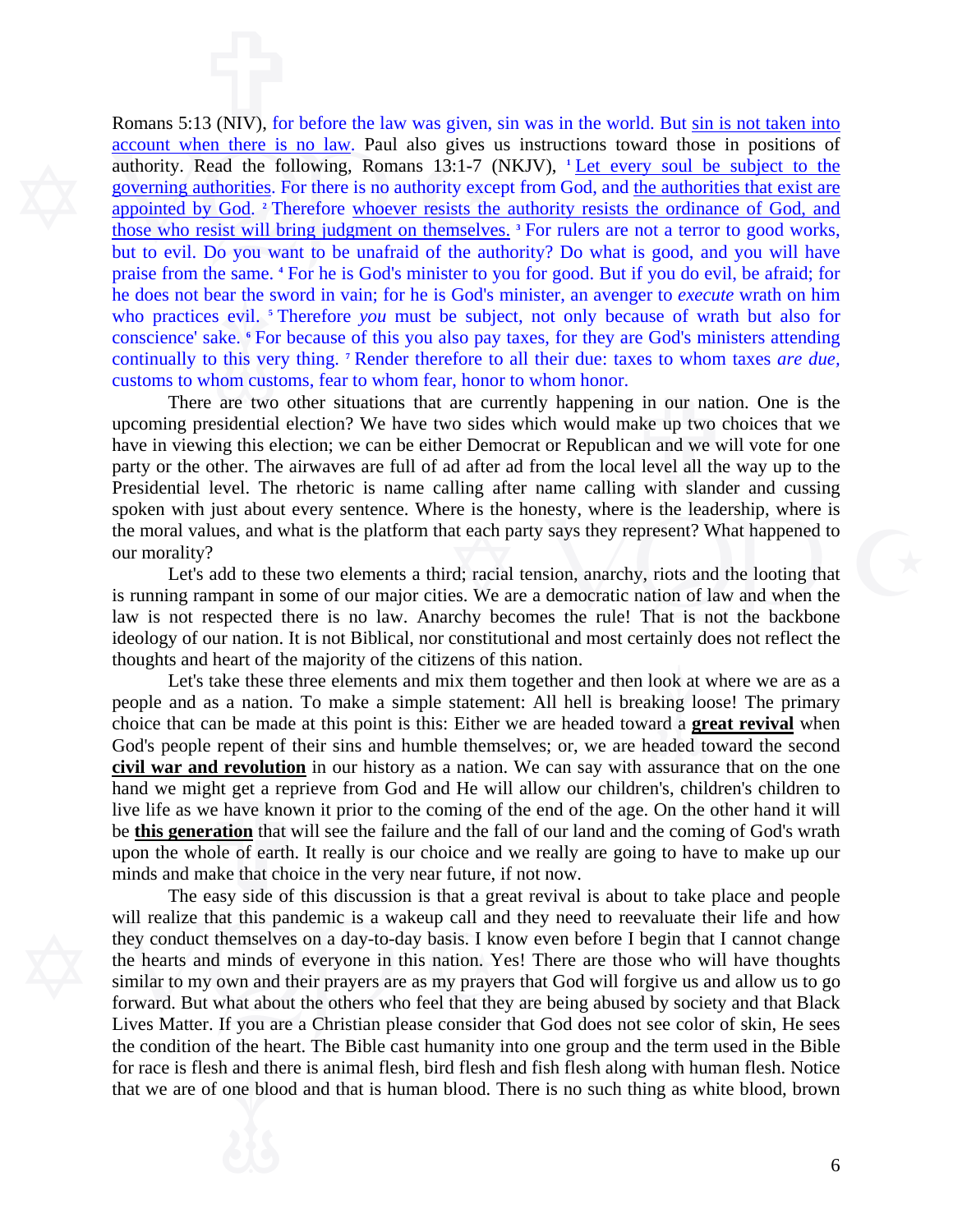se which<br>se which<br>d under<br>I say, t passages of the Bible. I always enjoyed reading the Bible and loved it when someone showed me human race and that is red blood. I served proudly<br>years in the Air Force and had respect for all who w<br>I returned to my hometown and began a small busin<br>few months I was approached and told that if I d<br>leadership around a leadership around and toward black people because I was acting too friendly with them and with the humble. Do not be wise in your own opinion. <sup>17</sup> Repay no one evil for evil. Have regard for good things in the sight of all men. <sup>18</sup> If it is possible, as much as depends on you, live peaceably with all men. <sup>1</sup> <sup>16</sup> Be of the same mind toward one another. Do not set your mind on high things, but associate rts, in exhortation; he who gives, with liberality; he<br>s mercy, with cheerfulness.  $^{\circ}$  *Let* love *be* without<br>nat is good.  $^{10}$  *Be* kindly affectionate to one another<br>nce to one another; <sup>11</sup> not lagging in diligen is among you<br>is among you<br>God has deal<br>all the membodividually r<br>ven to us, let blood, black blood, yellow blood or even red skin blood; there is only one blood amongst the human race and that is red blood. I served proudly with those of different races for twenty-seven years in the Air Force and had respect for all who wore the uniform of this nation. When I retired I returned to my hometown and began a small business with many black employees. After only a few months I was approached and told that if I didn't want to be cut I'd have to change my making them my peers. Satan won that round and I gave up my business and many friends. That was also the time that God led me to writing about His Word and I began my search through the the little phrase which said Bible means - **B**asic **I**nstructions **B**efore **L**eaving **E**arth. Allow me to once again return to Paul's writings in Romans and present to you several verses that we all need to look at and understand how it could be applied to Black Lives Matter. Romans 12:3-19 (NKJV), **<sup>3</sup>** For I say, through the grace given to me, to everyone who is among you, not to think *of himself* more highly than he ought to think, but to think soberly, as God has dealt to each one a measure of faith. <sup>4</sup> For as we have many members in one body, but all the members do not have the same function, <sup>5</sup> so we, *being* many, are one body in Christ, and individually members of one another. **<sup>6</sup>** Having then gifts differing according to the grace that is given to us, *let us use them:* if prophecy, *let us prophesy* in proportion to our faith; <sup>7</sup> or ministry, *let us use it* in *our* ministering; he who teaches, in teaching; <sup>8</sup> he who exhorts, in exhortation; he who gives, with liberality; he who leads, with diligence; he who shows mercy, with cheerfulness. *Plet* love *be* without hypocrisy. Abhor what is evil. Cling to what is good. **<sup>10</sup>** *Be* kindly affectionate to one another with brotherly love, in honor giving preference to one another; <sup>11</sup> not lagging in diligence, fervent in spirit, serving the Lord; **12** rejoicing in hope, patient in tribulation, continuing steadfastly in prayer; **13** distributing to the needs of the saints, given to hospitality. **14** Bless those who persecute you; bless and do not curse. **15** Rejoice with those who rejoice, and weep with those who weep. for good things in the sight of all men. **18** If it is possible, as much as depends on you, live peaceably with all men. **19** Beloved, do not avenge yourselves, but *rather* give place to wrath; for it is written, *"Vengeance is Mine, I will repay,"* says the Lord.

the basis starting price for the lowest priced automobile is about 20,000 dollars. Tell me there the basis starting price for the lowest priced automobile is about 20,000 dollars. Tell me there mile warranty on a new car and the cost for a new car was around 1500 to 2000 dollars. Today longer. Now you can go to Lowe's and buy a replacement item and they will tell you that the expected life of the appliance is five to seven years. Along with that knowledge is the devaluing of our currency. In the 1950s an gone up in price. I replaced one earlier this year and a basis refrigerator was 2000 dollars. What hlighted gree<br>re detail. Fir<br>sses anymor<br>fted with pr<br>e in the pro I highlighted greed and idolatry in the introduction and would like to address these two items in more detail. First, there is the rampant greed that seems to be a major driving force in most businesses anymore. One such item is quality. It used to be that American products were carefully crafted with pride to be the best in the world. Now days there seems to be engineered obsolescence in the products built. Take for an example major household appliances. In the 1950s and 60s you could buy a washer, dryer or refrigerator that would last for 20 years or expected life of the appliance is five to seven years. Along with that knowledge is the devaluing of our currency. In the 1950s and 60s a washer or a dryer would cost you 150 to 200 dollars and today that will be 600 or more for the replacement item. Refrigerators, "Oh my!" how they have about cars? We are not in the Lee Iacocca era! When Mr. Iacocca took over Chrysler Motors the name Chrysler was not the best in the automotive market. Mr. Iacocca instigated the 100,000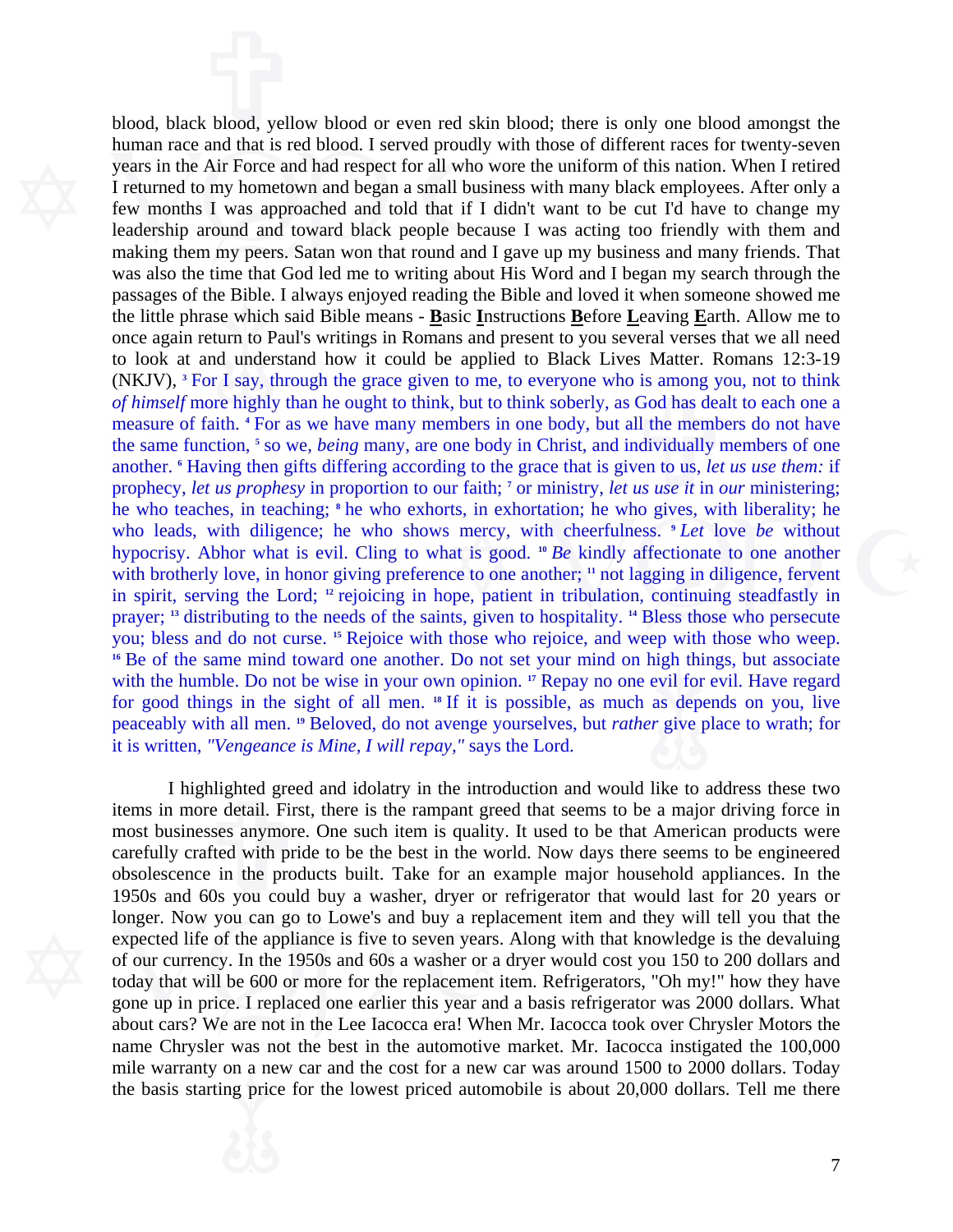isn't greed. Tell me that the items constructed and built are not meant to fail and another one must be purchased.

 knows your heart and He alone knows what you cherish and worship. If the object of your must be purchased.<br>What about idolatry? You may not think<br>society. We do not have house idols of silver and<br>there idolatry? Let me ask you some questions. Do<br>and vacation time? Do you polish and clean your c<br>you treat as a and vacation time? Do you polish and clean your car on a regular basis? Do you have a pet that What about idolatry? You may not think that such a thing exists in our modern day society. We do not have house idols of silver and gold that we worship and pray to so how is there idolatry? Let me ask you some questions. Do you like sports? Do you enjoy your weekends you treat as a child? Do you have a hobby that takes up a major portion of your spare time? Evaluate those questions and ask yourself if you are performing idolatry in your heart. God attention is not God or His Son, you may be worshipping the wrong thing.

t God o<br>t God o<br>and you Are you starting to see the need for a national or even a world wide revival of the spirit. It is your choice and you do have to make the choice for yourself. **Choose wisely!**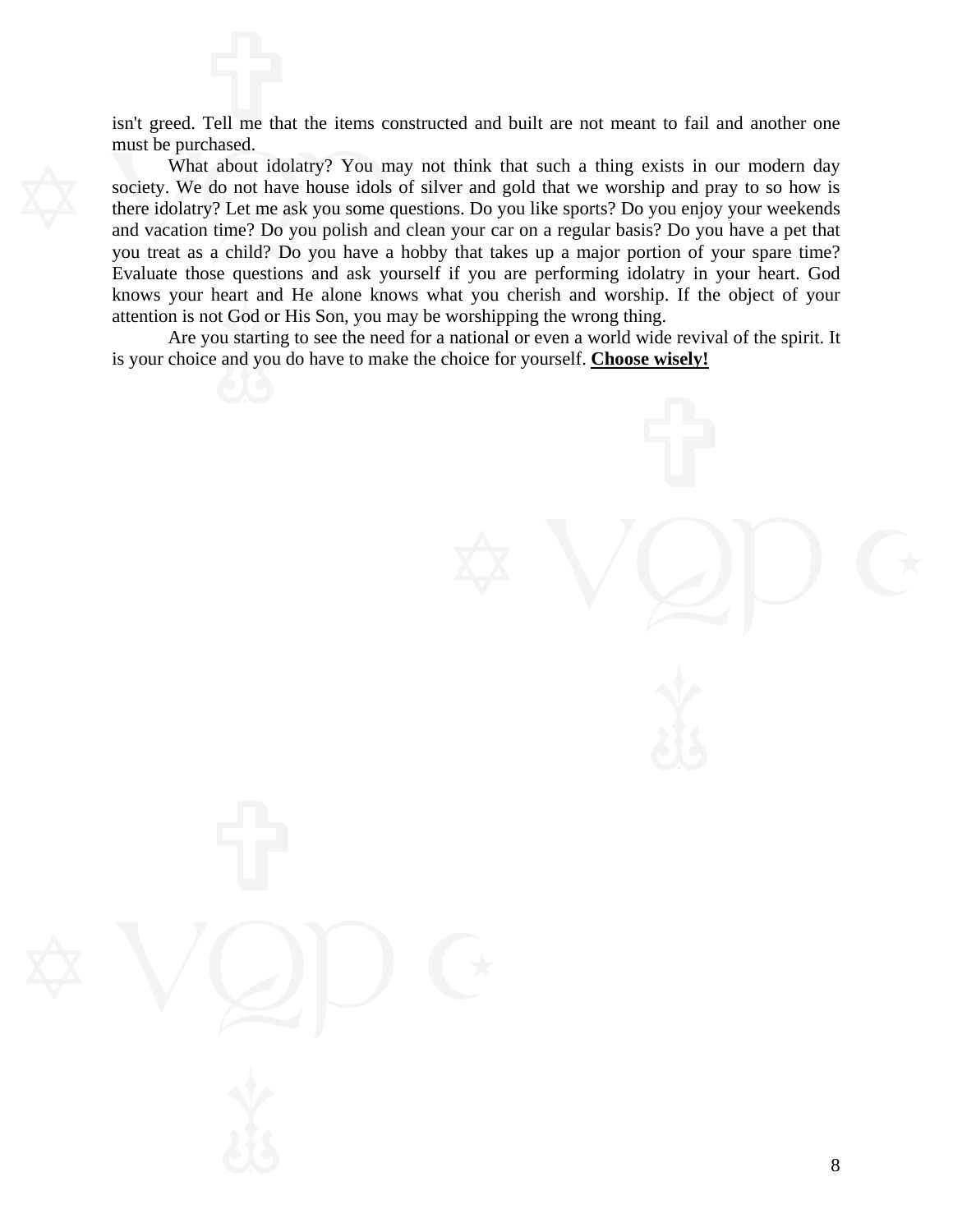#### **The Other Side of the Choice**

the em<br>ecome<br>d other<br>These n<br>ing our They play on the emotions of those who are not strongly based in Christian principals. These There is the other side of all this and it is the group of demons who overpower the minds of the person becomes possessed with the overthrow of connection with God, His Son or the nation of Isr can overthrow the throne of connection with God, His Son or the nation of Israel. They are supporting Satan's idea that he There is the other side of all this and it is the ugly side of what is happening. Satan has a group of demons who overpower the minds of those they attack and once overpowered the person becomes possessed with the overthrow of anything that even has a hint of having a can overthrow the throne of God and take God's place. These demons use their influence and power to cause hate, despair, division, envy and contempt for anything they see as righteous. people then become the instigators and influential leaders of those who riot, destroy and loot storefronts and other people's property. They want everything to be their way or no way!

(Daniel 2:32-33). Daniel interpreted the dream and told the king that he was the head (kingdom<br>of Babylon), the chest would be the kingdom of Persia, the belly the kingdom of Alexander the<br>Great (Greek) and the legs would l citizen of tl<br>with a con<br>t the logo ir<br>vo states are<br>pylon had as<br>ue? It had a **Stop!** These means and methods are not the actions of a moral citizen of this nation. This is not reflecting our American ideology of being united together with a common cause of freedom and prosperity. Did you know that there are two states that the logo in the middle of their state flag says: United We Stand, Divided We Fall. These two states are Kentucky and Missouri. Do you recall the vision that King Nebuchadnezzar of Babylon had as it pertained to the statue he saw in his dream? Do you recall the structure of the statue? It had a head of gold, a chest of silver, an abdomen of bronze, legs of iron and toes that were a mixture of iron and clay of Babylon), the chest would be the kingdom of Persia, the belly the kingdom of Alexander the Great (Greek) and the legs would be the divided Roman kingdom with its east and west capitals. The toes would be the last kingdom to exist and would be made up of iron and clay. In other words it would be partially strong and partially weak. Daniel records the condition of these toes in the following verse, Daniel 2:43 (NIV), And just as you saw the iron mixed with baked clay, **so the people will be a mixture and will not remain united**, any more than iron mixes with clay.

But the cow<br>d all liars sha<br>d death. Ne<br>And behold,<br>his work. <sup>13</sup><br>Blessed *are* ward th<br>us but y<br>er will n<br>very car Those individuals who are rioting and looting are marching toward the end of this age and fulfilling Bible prophecy. You may hate everything that is righteous but you are the agents of fulfillment of God's wrath in the Bible. Those who act is this manner will not see an eternity of peace, instead it will be an eternity of agony in the lake of fire. Read very carefully Revelation 21:8 (NIV), But the cowardly, unbelieving, abominable, murderers, sexually immoral, sorcerers, idolaters, and all liars shall have their part in the lake which burns with fire and brimstone, which is the second death. Need another source for a similar statement, read Revelation 22:12-15 (NKJV), **<sup>12</sup>** "And behold, I am coming quickly, and My reward *is* with Me, to give to every one according to his work. **<sup>13</sup>** I am the Alpha and the Omega, *the* Beginning and *the* End, the First and the Last." **<sup>14</sup>** Blessed *are* those who do His commandments, that they may have the right to the tree of life, and may enter through the gates into the city. **15** But outside *are* dogs and sorcerers

DVD *Revelation Revealed*. This is a 75 minute DVD that will take you through the Revelation and show you the meaning of all the symbols. There are others who also have study material 9 and sexually immoral and murderers and idolaters, and whoever loves and practices a lie.<br>Maybe the best answer for the moment is to lead you toward another book. It see<br>there are many Christians who have great difficulty i Maybe the best answer for the moment is to lead you toward another book. It seems that there are many Christians who have great difficulty in studying the Revelation of Jesus as given to the Apostle John. I penned a simple book titled *Days to Come* that goes through the book of Revelation verse by verse that may help some understand more of the days that we are in and the days that are coming if we stay on this present path. If you desire a slightly deeper view of the Revelation go to Lamb and Lion Ministries, https://christinprophecy.org/ and seek Dr. Reagan's and show you the meaning of all the symbols. There are others who also have study material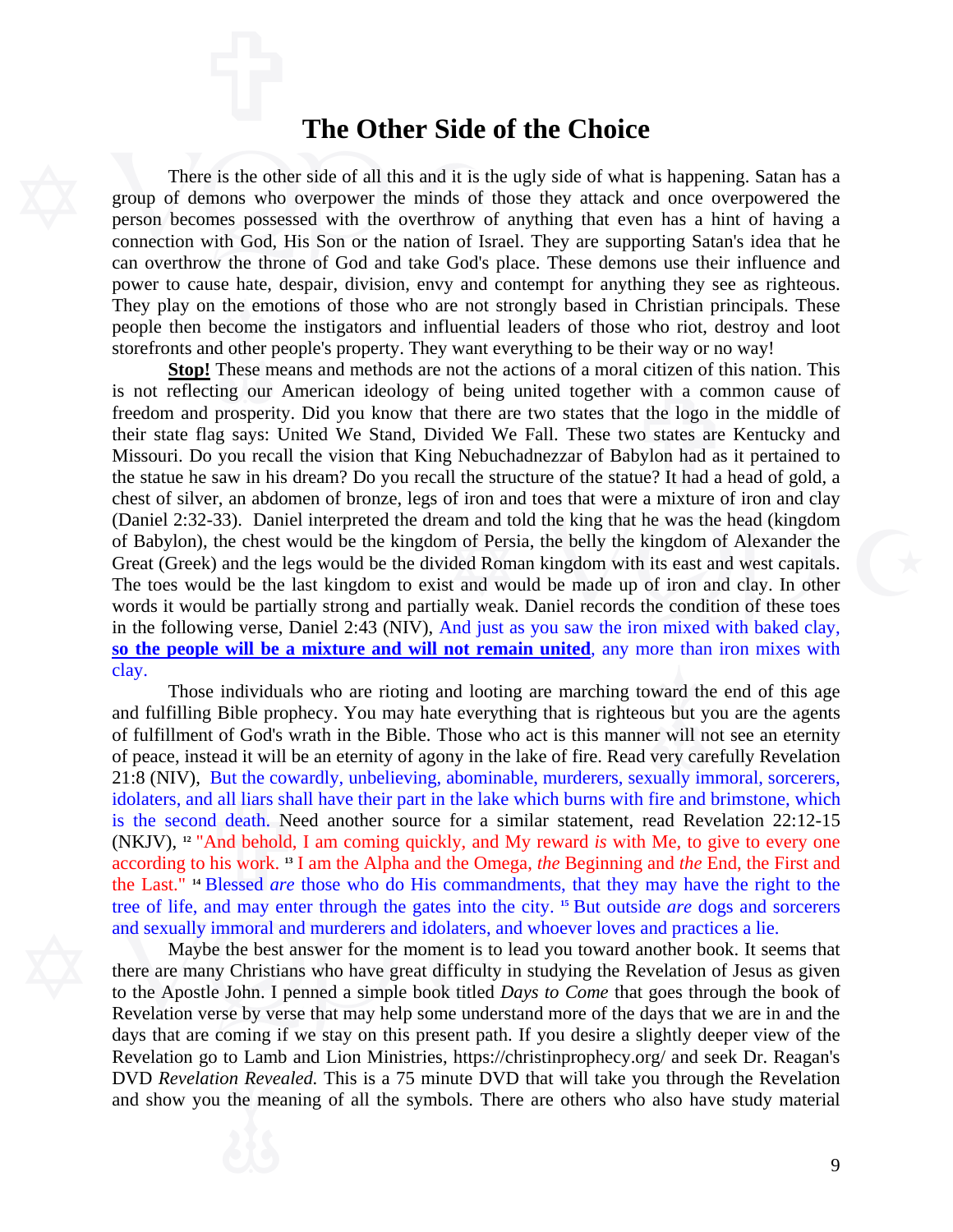pertaining to the Revelation that will run from the simple to the very deep. These in-depth commentaries will go so far as to review every Greek word used in the Revelation and what that word means. These are studies taking many hours of time and recorded on 7 to 12 DVDs or more.

Great Tribulation. One such verse is found in First Thessalonians 4:16-17 (NKJV), <sup>16</sup> For the Lord Himself will descend from heaven with a shout, with the voice of an archangel, and with the trumpet of God. And the dead i there will be a removal of the Church prior to the period of time known as the Tribulation or the commentaries will go so far as to review every Gre<br>word means. These are studies taking many hours<br>more.<br>What I feel the Holy Spirit is leading me<br>Rapture and then to go through the possible wars the<br>Millennial Kingdom of Rapture and then to go through the possible wars that will occur from this time to the end of the mention of the Church. Yes! I agree there is the bride of Christ that is spoken of in chapters 19 alonians 5:9 (NKJV), For God did not appoint us to<br>the Lord Jesus Christ. Notice that Christians (true<br>ody of Christ) are not appointed to wrath. In other<br>tribulation. We can also show the removal of the<br>n Revelation that **shall be caught up** together with them in the clouds to meet the Lord in the air. And thus we shall always be with the Lord. Notice what is said in verse 17, that we who are alive shall be caught up. This is the event we What I feel the Holy Spirit is leading me to do is go through the event known as the Millennial Kingdom of Jesus. First, there are many who will debate the fact that the word rapture is not in the Bible. That is a true statement! However, there are those verses in text that imply Lord Himself will descend from heaven with a shout, with the voice of an archangel, and with the trumpet of God. And the dead in Christ will rise first. **17** Then we who are alive *and* remain shall always be with the Lord. Notice what is said in verse 17, that we who are alive shall be caught up. This is the event we are speaking of when the Church is removed from the earth. You must also remember that you have to be a member of Jesus' church in order to be caught up. Jesus' church is not the name of a denomination it is the body of believers that have been justified and sanctified by and through the blood of Jesus. The second reference that is used to show the event called the rapture is 1 Thessalonians 5:9 (NKJV), For God did not appoint us to wrath, but to obtain salvation through our Lord Jesus Christ. Notice that Christians (true believers of Christ or simply the Church body of Christ) are not appointed to wrath. In other words we are removed prior to the coming tribulation. We can also show the removal of the Church in the book of Revelation. Notice in Revelation that Jesus identifies seven churches in Asia. These could be seven types of churches or seven church ages and spoken of in chapters 1 through 3. Beginning in chapter 4 to the end of Revelation in chapter 22 there is no further 22 and yes, that is the church. But you also have to notice that the bride is in heaven with Christ and now called the bride and not the church.

e is in h<br>o me du<br>he wars It is now time to approach the most difficult task assigned to me during this journey through God's word. I said I felt the Holy Spirit leading me to define the wars that are to come from now to the end of the thousand year reign of Christ. I can only pray and ask God to lead me

Francon, and Kingdom against Kingdom. There will be Tallinnes and earthquakes in various places.<br>
<sup>8</sup>All these are the beginning of birth pains. Strong's Concordance - Greek Dictionary number<br>
10 nation, and kingdom against kingdom. There will be famines and earthquakes in various places. against authority and those who stand for righteo<br>incite hostility between the races of this nation then<br>united and shall see our fall from God's grace. Jesu<br>asked Him about the signs of the end of the age.<br>"Watch out that "Watch out that no one deceives you. <sup>5</sup>For many will come in my name, claiming, 'I am the through what He wants said. With that I say Amen and start my task.<br>One of the thoughts I presented was that as a people and as a r<br>of either a great revival or a 2nd civil war and revolution. Where we<br>idea of a 2nd civil One of the thoughts I presented was that as a people and as a nation we stand on the brink of either a great revival or a 2nd civil war and revolution. Where would I even pick up such an idea of a 2nd civil war or revolution? That should be a no-brainer! Look around at what is happening in this country. Those whose intent is to stir up trouble are doing their job well and there are many who have made their choice to follow the trouble makers and take up arms against authority and those who stand for righteousness. If these trouble makers continue to incite hostility between the races of this nation then we as a nation have become divided and not united and shall see our fall from God's grace. Jesus told his disciples the following when they asked Him about the signs of the end of the age. Matthew  $24:4-8$  (NIV),  $4$ Jesus answered: Christ,' and will deceive many. <sup>6</sup>You will hear of wars and rumors of wars, but see to it that you are not alarmed. Such things must happen, but the end is still to come. <sup>7</sup>Nation will rise against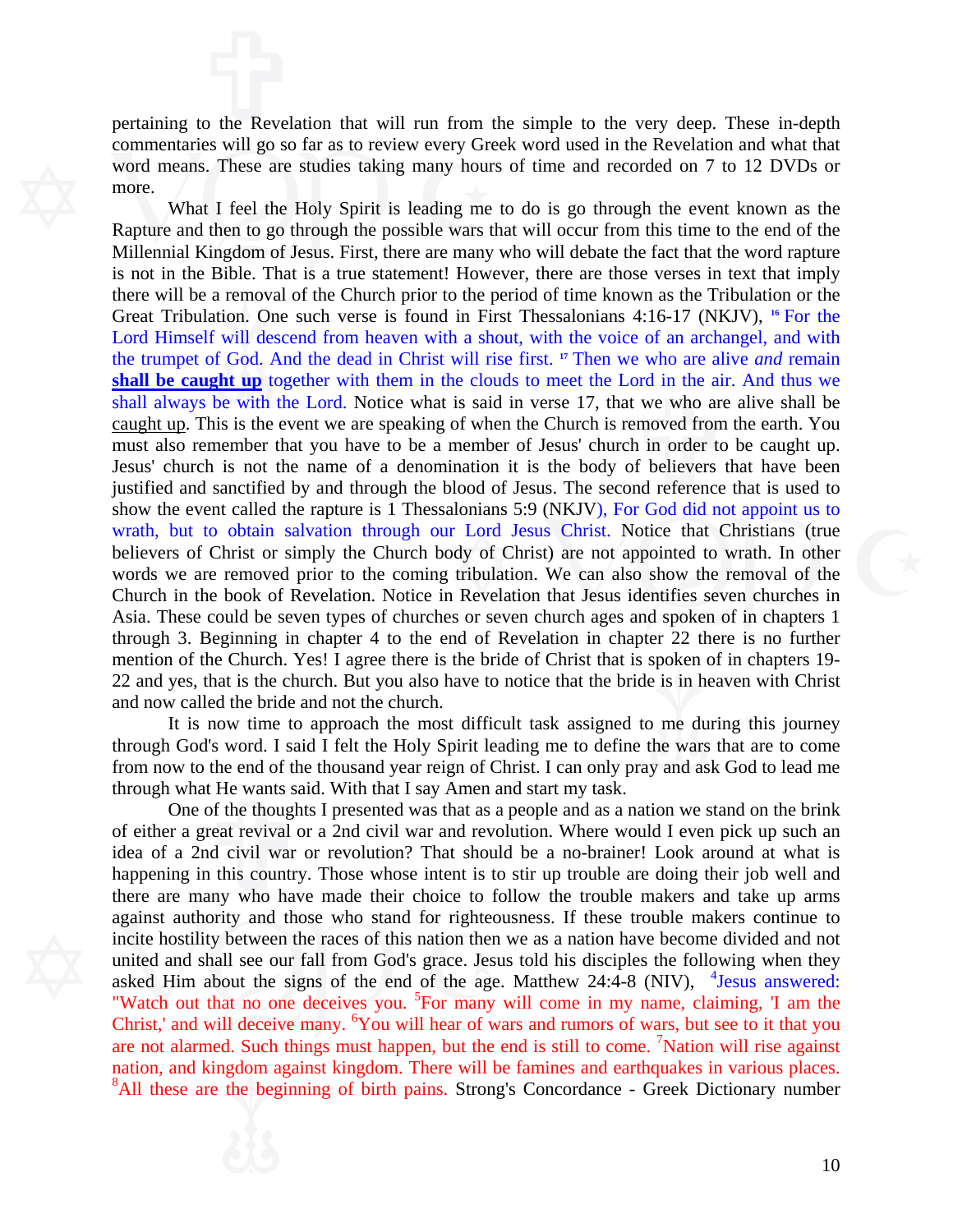Adam's sin brought death, so death spread to everyone, for everyone sinned.<sup>13</sup> Yes, people sinned even before the law was given. But it was not counted as sin because there was not yet any law to break.<sup>14</sup> Still, everyon work and I needed to identify this reference source. **12** When Adam sinned, sin entered the world. definition for kingdom as *basileia* meaning realm, t<br>will fight race and realm (country) will fight realm<br>at that point where there is no trust, no unity and m<br>think that the blood of Christ was shed only for<br>groups are l groups are left out. Somehow Satan's influence has become so strong in one group or the other 1484 gives the definition for nation as *ethnos* meaning a race. The Greek number 932 gives the definition for kingdom as *basileia* meaning realm, therefore, what Jesus was saying was that race will fight race and realm (country) will fight realm. If lawlessness prevails in this nation we are at that point where there is no trust, no unity and most certainly no common ground. You would think that the blood of Christ was shed only for one particular group of people and all other that truth no longer applies. Go back to the words of Paul and look once again at Romans. Romans 5:12-21 (NLT) NOTE: This is my first use of the New Living Translation (NLT) in this even before the law was given. But it was not counted as sin because there was not yet any law to break.**14** Still, everyone died—from the time of Adam to the time of Moses—even those who did not disobey an explicit commandment of God, as Adam did. Now Adam is a symbol, a representation of Christ, who was yet to come.

bour being made right with God, even though we are<br>
e man, Adam, caused death to rule over many. But<br>
his gift of righteousness, for all who receive it will<br>
is one man, Jesus Christ.<br>
demnation for everyone, but Christ's his gift of forgiveness to many through this other man, Jesus Christ.<sup>16</sup> And the result of God's gracious gift. For the sin of this one man, Adam, brought death to many. But even greater is God's wonderful grace and his g <sup>15</sup> But there is a great difference between Adam's sin and God's gracious gift. For the sin of this one man, Adam, brought death to many. But even greater is God's wonderful grace and gracious gift is very different from the result of that one man's sin. For Adam's sin led to condemnation, but God's free gift leads to our being made right with God, even though we are guilty of many sins.**17** For the sin of this one man, Adam, caused death to rule over many. But even greater is God's wonderful grace and his gift of righteousness, for all who receive it will live in triumph over sin and death through this one man, Jesus Christ.

<sup>18</sup> Yes, Adam's one sin brings condemnation for everyone, but Christ's one act of righteousness brings a right relationship with God and new life for everyone.**19** Because one person disobeyed God, many became sinners. But because one other person obeyed God, many will be made righteous.

<sup>20</sup> God's law was given so that all people could see how sinful they were. But as people<br>more and more, God's wonderful grace became more abundant.<sup>21</sup> So just as sin ruled over<br>ple and brought them to death, now God's wo sinned more and more, God's wonderful grace became more abundant.**21** So just as sin ruled over all people and brought them to death, now God's wonderful grace rules instead, giving us right standing with God and resulting in eternal life through Jesus Christ our Lord.

e two things<br>and in vers<br>will have to l<br>ave to be aff<br>lievers in all<br>each other Notice two things in the passage from Matthew 24. First, in verse 6 it says that the end is still to come and in verse 8 it says these are the beginning of birth pains. So, if we have a 2nd civil war it will have to happen before the tribulation and I would go so far as to say that such a war would have to be after the Rapture. I say this because there are very righteous, God fearing Christian believers in all races including black and white and it is not the will of God that His people fight each other. That was how we ended up with the Northern Kingdom and the Southern Kingdom of Israel and they did fight each other, but that was not God's desire.

 Now that we have addressed the possibility of a civil war in our country let us attempt to go through the battles that the area of the Middle East and Israel will go through between today and the end of the thousand year reign of Christ.

Hact u Armageddon, in fact the battle of Armageddon may be the eighth battle in our list of battles. Now that we have addressed the possibility of the possibility<br>go through the battles that the area of the Middle E<br>and the end of the thousand year reign of Christ.<br>There will be many people that think of the<br>will involve will involve Israel. Not so! Would you believe that there are as many as 9 different battles that There will be many people that think of the battle of Armageddon as the only war that are identified in scripture. By God's grace I am going to attempt to show you each battle and where you can find the facts for each battle in scripture. The first battle will not be the battle of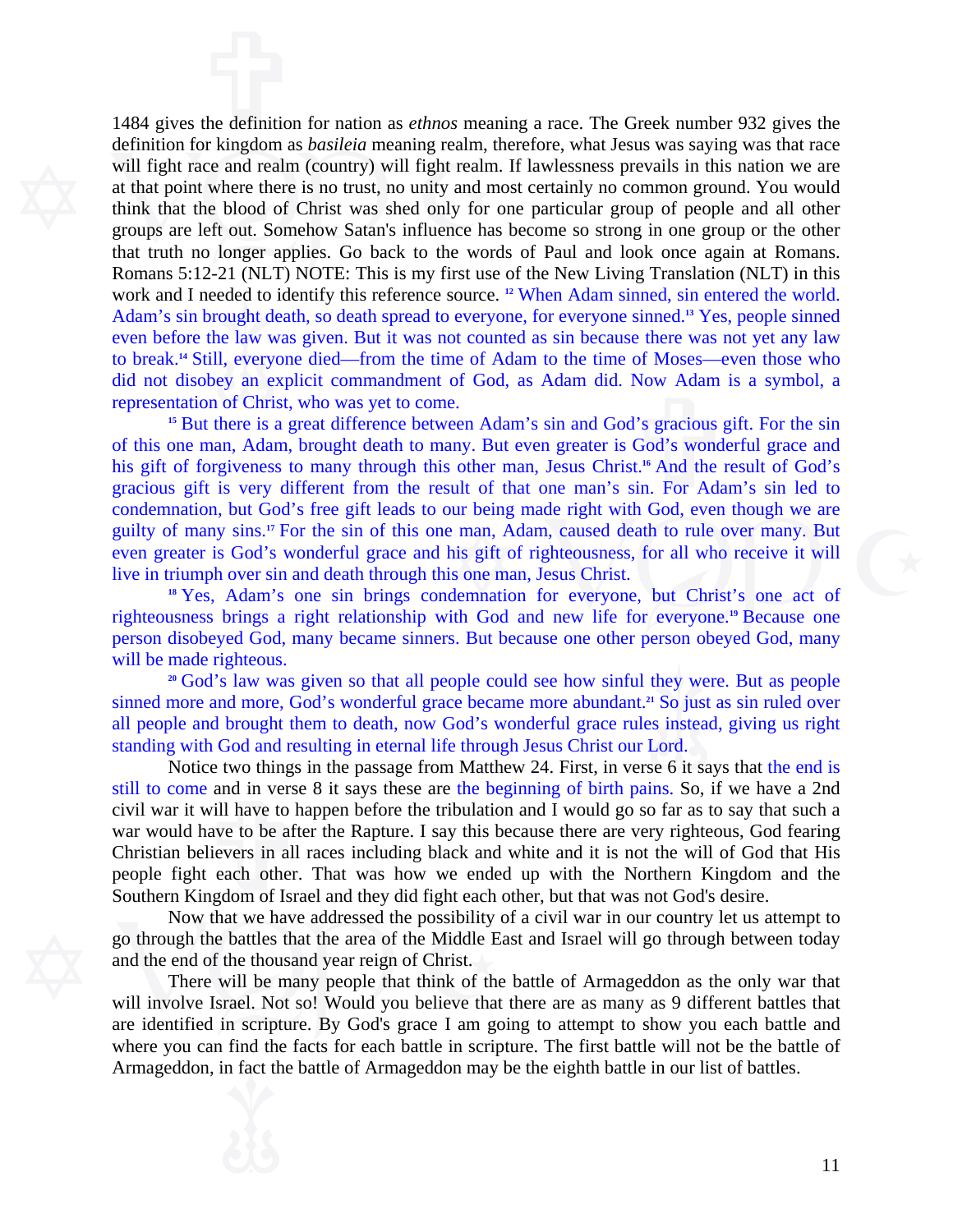#### **Battle One**

of **Edom** and the **Ishmaelites**; **Moab** and the **Hagrites**; <sup>7</sup> **Gebal**, **Ammon**, and **Amalek**; **Philistia** with the inhabitants of **Tyre**; <sup>8</sup> **Assyria** also has joined with them; They have helped the children of Lot.<br>The they have consulted together with one consent; They form a confederacy against You: <sup>6</sup> The tents The first battle may be titled Israel Extermin<br>in Psalm 83. You wouldn't expect to find a battle<br>read in Psalm 83:2-8 (NKJV) the following, <sup>2</sup> For<br>those who hate You have lifted up their head. <sup>3</sup> T<br>people, And consulted those who hate You have lifted up their head. **<sup>3</sup>** They have taken crafty counsel against Your The first battle may be titled Israel Extermination or the Battle of Neighbors and is found in Psalm 83. You wouldn't expect to find a battle concerning Israel in Psalm would you? We read in Psalm 83:2-8 (NKJV) the following, <sup>2</sup> For behold, Your enemies make a tumult; And people, And consulted together against Your sheltered ones. <sup>4</sup> They have said, "Come, and let us cut them off from *being* a nation, That the name of Israel may be remembered no more." <sup>5</sup> For **Philistia** with the inhabitants of **Tyre**; **8 Assyria** also has joined with them; They have helped the children of Lot.

ent day Israe<br>
in and Gaz<br>
hat most of<br>
countries ar<br>
countries ar These are the inner circle of neighbor nations around present day Israel. The current names of the countries around Israel are Jordon, Egypt, Lebanon, Syria and Gaza. If you study the individuals and their relationship to Abraham you will find out that most of these countries are the descendents of Isaac's cousins and kin. Notice that all of these countries are Islamic. Here is the identity of each player:

**Edom** - also known as Esau, the brother of Jacob and son of Isaac. A portion of Jordon.

Edom - also known as Esau, the brother of Jacob and son of Isaac. A portion of Jordon.<br> **Ishmaelites** - Sons of Ishmael the half brother of Isaac and son of Abraham and Hagar.<br>
Ishmaelites are the descendents of Ishmael an **Ishmaelites** - Sons of Ishmael the half brother of Isaac and son of Abraham and Hagar. Ishmaelites are the descendents of Ishmael and may include Saudi Arabia.

**Moab** - One of the sons of Lot and his daughter after the fall of Sodom and Gomorrah. Lot is nephew of Abraham. A portion of Jordon.

Ishmael. Hagar was an Egyptian, her other offspring are not identified in the Bible. Egypt

**Gebal** - An Edomite territory and Phoenician trade city. A portion of Lebanon.

**Ammon** - also known as Ben-ammi. The other son of Lot through the other daughter and half brother to Moab. A portion of Jordon.<br>Amalek - Grandson of Esau through his son Eliphaz and his concubine Timna. Israel's persisten brother to Moab. A portion of Jordon.

**Amalek** - Grandson of Esau through his son Eliphaz and his concubine Timna. Israel's persistent enemy.

**Phillistia** - Philistines, today known as Gaza.

**Tyre** - A costal city of Phoenicia. Located in Lebanon. **Assyria** - Syria

them with Your tempest, And frighten them with Your storm. <sup>16</sup> Fill their faces with shame, That they may seek Your name, O LORD. <sup>17</sup> Let them be confounded and dismayed forever; Yes, let them be put to shame and perish, Phillistia - Philistines, today known as Gaza.<br> **Tyre** - A costal city of Phoenicia. Located in Lebanon.<br> **Assyria** - Syria<br>
The last portion of Psalm 83 makes a request to God to help Israel. Here are those verses.<br>
Psalm The last portion of Psalm 83 makes a request to God to help Israel. Here are those verses. the wind! **14** As the fire burns the woods, And as the flame sets the mountains on fire, **15** So pursue they may seek Your name, O LORD. **17** Let them be confounded and dismayed forever; Yes, let them be put to shame and perish, **18** That they may know that You, whose name alone *is* the LORD, *Are* the Most High over all the earth.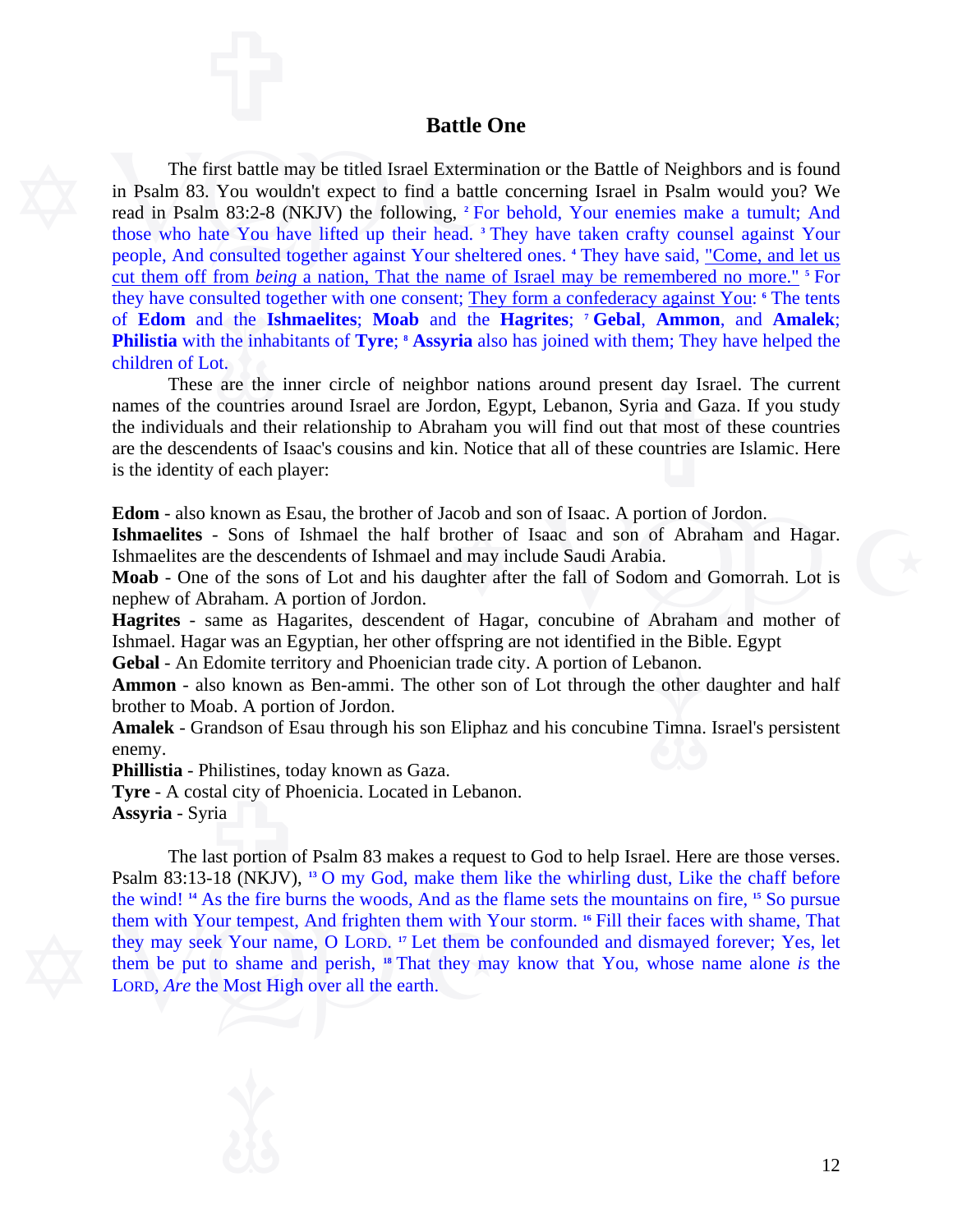#### **Battle Two**

Fogaman *from* the rat florid and an its troops--many people *are* with you. These are an outer<br>ring of countries led by Russia that will attack Israel. In these verses I will show why this war<br>will be fought at least thre Togarmah *from* the far north and all its troops--many people *are* with you. These are an outer The next battle that we have to deal with is<br>Ezekiel 38 and 39. The players for this battle are<br>(NKJV), <sup>2</sup> "Son of man, set your face against <u>Gog</u><br><u>Meshech</u>, and <u>Tubal</u>, and prophesy against him, <sup>3</sup> am against you, O G Meshech, and Tubal, and prophesy against him, <sup>3</sup> and say, 'Thus says the Lord GOD: "Behold, I The next battle that we have to deal with is the first battle of Gog of Magog as shown in Ezekiel 38 and 39. The players for this battle are named in verses 2, 3, 5 and 6 of Ezekiel 38 (NKJV), <sup>2</sup> "Son of man, set your face against Gog, of the land of Magog, the prince of Rosh, am against you, O Gog, the prince of Rosh, Meshech, and Tubal". . . . <sup>5</sup> Persia, *Ethiopia*, and Libya are with them, all of them *with* shield and helmet; *Gomer* and all its troops; the house of will be fought at least three and a half years before the start of the tribulation. First, here is a list of the players:

old name for<br>w located in **Gog**, of the land of **Magog**, the chief prince of Rosh - Rosh is an old name for Russia. So it seems that the lead country for the war will be Russia.

**Meshech**, **Tubal**, **Gomer** and **Togarmah** - are all names of people now located in Turkey.

**Persia** - modern day Iran

**Put** - modern day Lybia

**Cush** - modern day Sudan and Ethiopia

of nations of Genesis 10. Genesis 10:2 gives the sons<br>al and Meshech in that group, verse 3 gives the sons<br>clush and Put in verse 6 as sons of Ham. There is no<br>esent day country of Iran. Most of these names are given in the table of nations of Genesis 10. Genesis 10:2 gives the sons of Japheth and we find Gomer, Magog, Tubal and Meshech in that group, verse 3 gives the sons of Gomer which lists Togarmah. We find Cush and Put in verse 6 as sons of Ham. There is no direct link from the table of nations to the present day country of Iran.

hen all the r<br>vereign Lord<br>and blazing<br>—the fish in<br>long the gro<br>will be throw You wil<br>Trany,<sup>16</sup> and<br>listant fi<br>layed by of man, prophesy against Gog. Give him this message from the Sovereign LORD: When my A portion of the reason for this war is given in Ezekiel 38:14-16 (NLT), "Therefore, son people are living in peace in their land, then you will rouse yourself. **15** You will come from your homeland in the distant north with your vast cavalry and your mighty army,**16** and you will attack my people Israel, covering their land like a cloud. At that time in the distant future, I will bring you against my land as everyone watches, and my holiness will be displayed by what happens to you, Gog. Then all the nations will know that I am the LORD. Then verses 18-20, **18** But this is what the Sovereign LORD says: When Gog invades the land of Israel, my fury will boil over!**19** In my jealousy and blazing anger, I promise a mighty shaking in the land of Israel on that day.**20** All living things—the fish in the sea, the birds of the sky, the animals of the field, the small animals that scurry along the ground, and all the people on earth—will quake in terror at my presence. Mountains will be thrown down; cliffs will crumble; walls will fall to the earth. Finally, read verse 22, I will punish you and your armies with disease and bloodshed; I will send torrential rain, hailstones, fire, and burning sulfur!

in verse<br>
our righ<br>
explicitly Then we read in verses 3-6 the following, <sup>3</sup>I will knock the bow from your left hand and the rain, hailstones, fire, and burning sulfur!<br>That gives us some of what is to happen duri<br>chapter 39 tells us more of the reason for this war a<br>Israel, along with the proof that this war begins pric<br>from chapter 39 of Ezeki from chapter 39 of Ezekiel and will continue from the New Living Translation for ease of That gives us some of what is to happen during the first war of Gog and Magog. However chapter 39 tells us more of the reason for this war and the results pertaining to both Gog and to Israel, along with the proof that this war begins prior to the tribulation. The following verses are reading. We begin with verse 1, "Son of man, prophesy against Gog. Give him this message from the Sovereign LORD: I am your enemy, O Gog, ruler of the nations of Meshech and Tubal. arrows from your right hand, and I will leave you helpless.**<sup>4</sup>** You and your army and your allies

13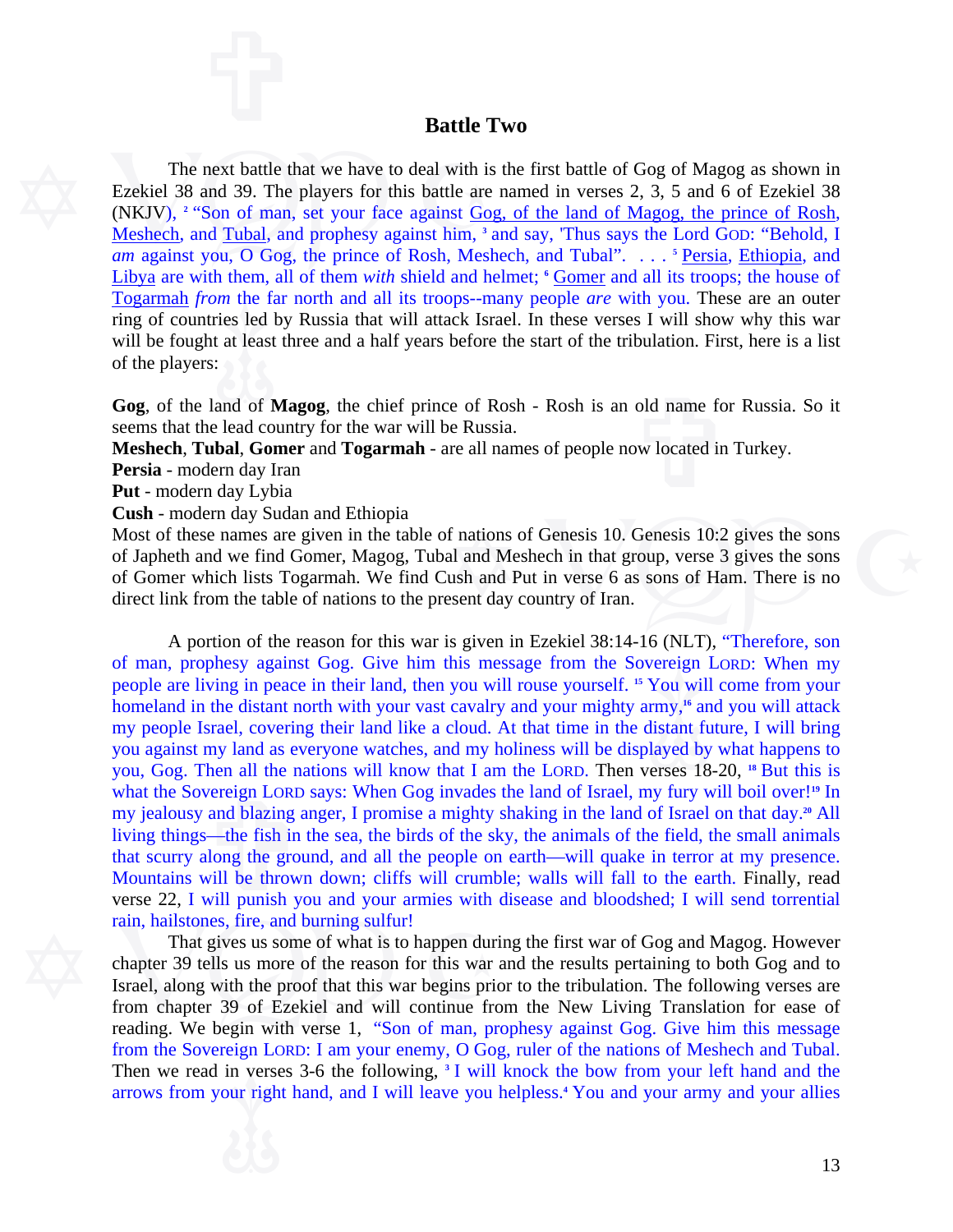takes Is<br>the beg<br>least th<br>uing wi Desolation stands in the temple at the 3 1/2 year point of the tribulation and it states in these the open fields, for I have spoken, says the Sovereig<br>and on all your allies who live safely on the coasts.<br>next entry will provide to us the reason to state that<br>years before the beginning of the tribulation. Read<br>Israel Israel will go out and pick up your small and large shields, bows and arrows, javelins and spears, will all die on the mountains. I will feed you to the vultures and wild animals.<sup>5</sup> You will fall in the open fields, for I have spoken, says the Sovereign LORD.<sup>6</sup> And I will rain down fire on Magog and on all your allies who live safely on the coasts. Then they will know that I am the LORD. The next entry will provide to us the reason to state that this battle must begin at least three and a half years before the beginning of the tribulation. Read verse 9, "Then the people in the towns of and they will use them for fuel. There will be enough to last them seven years!" Read that last sentence. Do you see where it takes seven years to burn up all the weapons? The Abomination of verses that it takes Israel 7 years to burn up all the weapons. Therefore, this battle must take place prior to the beginning of the tribulation and could even be before this point of 3 1/2 years but must be at least that long before the beginning of the tribulation.

rse 11, "An<br>east of the D<br>ne of the place<br>shows us ho<br><sup>12</sup> It will take Continuing with chapter 39 we read the outcome of Gog in verse 11, "And I will make a vast graveyard for Gog and his hordes in the Valley of the Travelers, east of the Dead Sea. It will block the way of those who travel there, and they will change the name of the place to the Valley of Gog's Hordes." Ezekiel 39:11 (NLT) The next verse, verse 12, shows us how long it takes Israel to bury the dead and verse 13 indicates that Israel is victorious, **12** It will take seven months for the people of Israel to bury the bodies and cleanse the land.**13** Everyone in Israel will help, for it will be a glorious victory for Israel when I demonstrate my glory on that day, says the Sovereign LORD.

peace in their own fand, whill fold bound them. When I bring them fold the rands of their enemies, I will display my holiness among them for all the nations to see.<sup>28</sup> Then my people will know that I am the LORD their God and punished them because of their defilement and their sins." Then we see the restoration of<br>Israel in verses 25-29, <sup>25</sup> "So now, this is what the Sovereign LORD says: "I will end the captivity<br>of my people ; I will have Therefore, I turned away from them and let their enemies destroy them.**24** I turned my face away Lemonstrate my glory on that day, says the<br>we find the reason God does this. Ezekiel 39: 21-24<br>e my glory to the nations. Everyone will see the<br>power of my fist when I strike.<sup>22</sup> And from that time<br>ne LORD their God.<sup>23</sup> Toward the latter part of chapter 39 we find the reason God does this. Ezekiel 39: 21-24 (NLT), **21** "In this way, I will demonstrate my glory to the nations. Everyone will see the punishment I have inflicted on them and the power of my fist when I strike.**22** And from that time on the people of Israel will know that I am the LORD their God.**23** The nations will then know why Israel was sent away to exile—it was punishment for sin, for they were unfaithful to their God. Israel in verses 25-29, **25** "So now, this is what the Sovereign LORD says: "I will end the captivity of my people ; I will have mercy on all Israel, for I jealously guard my holy reputation!**26** They will accept responsibility for their past shame and unfaithfulness after they come home to live in peace in their own land, with no one to bother them.**27** When I bring them home from the lands of will know that I am the LORD their God, because I sent them away to exile and brought them home again. I will leave none of my people behind.**29** And I will never again turn my face from them, for I will pour out my Spirit upon the people of Israel. I, the Sovereign LORD, have spoken!"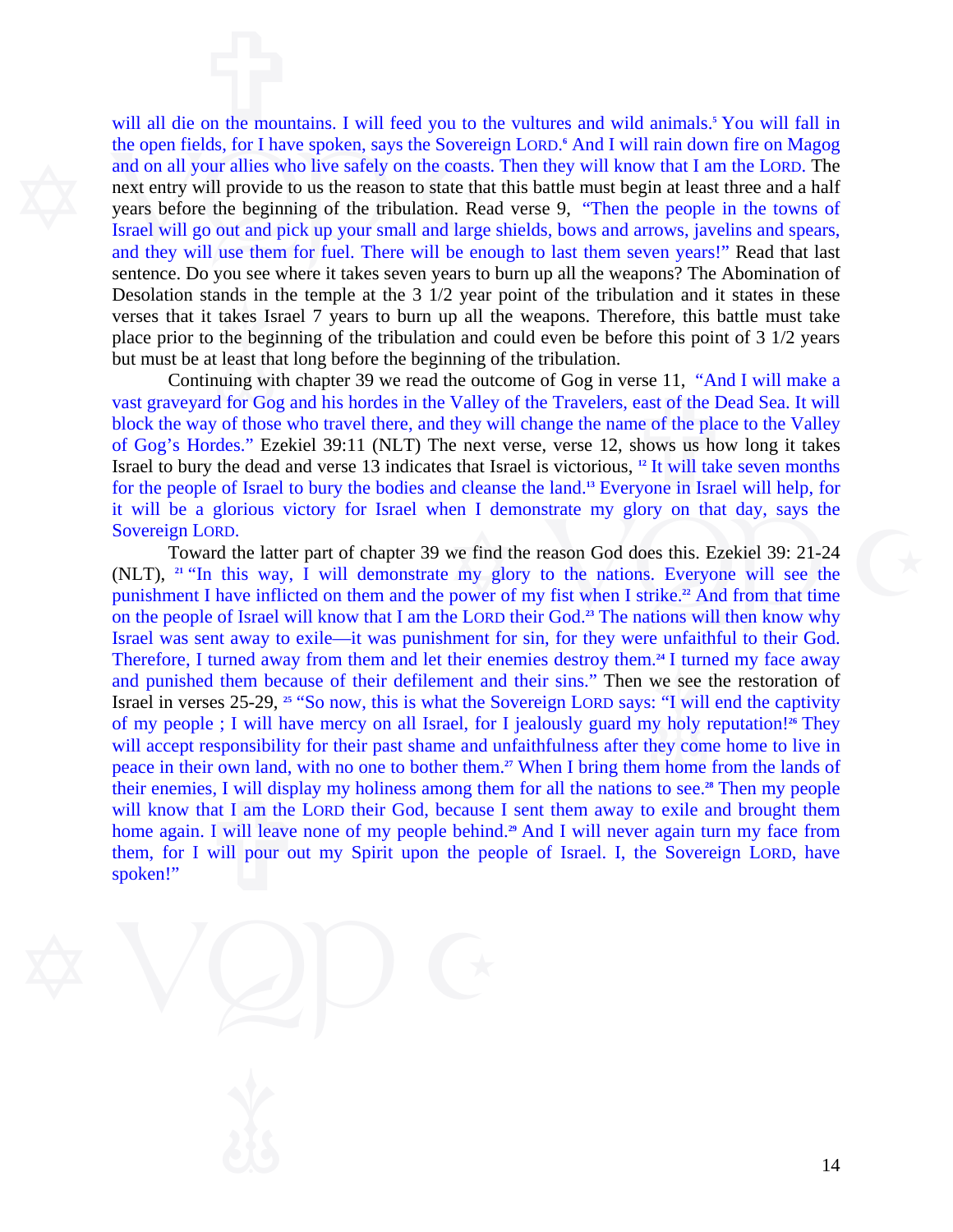#### **Battle Three**

Daniel<br>NLT),<br>er half t<br>ble deed<br>is defile passages from Daniel to confirm some things. Daniel's vision of the seventy weeks tell us this in We could call this battle many names: It of<br>Conquer the World; or the Seal Judgments. It appear<br>weapons. We find the explanation for this battle in<br>for this battle is the Antichrist who is shown as t<br>Revelation 6:2 (NKJV), for this battle is the Antichrist who is shown as the rider on the white horse within seal one. We could call this battle many names: It could be called World War III; the Battle to Conquer the World; or the Seal Judgments. It appears that this battle is fought with conventional weapons. We find the explanation for this battle in the sixth chapter of Revelation 6. The leader Revelation 6:2 (NKJV), And I looked, and behold, a white horse. He who sat on it had a bow; and a crown was given to him, and he went out conquering and to conquer. We must also review Daniel 9:27 (NLT), "The ruler will make a treaty with the people for a period of one set of seven, but after half this time, he will put an end to the sacrifices and offerings. And as a climax to all his terrible deeds, he will set up a sacrilegious object that causes desecration, until the fate decreed for this defiler is finally poured out on him."

had a pair of scales in his hand. Revelation 6:8 (NKJV), So I looked, and behold, a pale horse.<br>And the name of him who sat on it was Death, and Hades followed with him. And power was<br>given to them over a fourth of the ear s desecration<br>horse, fiery<br>arth, and that<br>three and f Seal two brings forth war. Revelation 6:4 (NKJV), Another horse, fiery red, went out. And it was granted to the one who sat on it to take peace from the earth, and that *people* should kill one another; and there was given to him a great sword. Seals three and four bring forth pestilence and death. Revelation 6:5 (NKJV), When He opened the third seal, I heard the third living creature say, "Come and see." So I looked, and behold, a black horse, and he who sat on it And the name of him who sat on it was Death, and Hades followed with him. And power was given to them over a fourth of the earth, to kill with sword, with hunger, with death, and by the beasts of the earth.

by servants<br>al brings us t<br>KJV), <sup>12</sup> I loo<br>and the sun<br>ars of heaver<br>I. <sup>14</sup> Then the approximately 2 billion Christians how on earth. If they are removed in the Kapture we must<br>start viewing our figures at 8 billion and not 10 billion. Therefore, we are seeing the warning that<br>2 billion people are to be ki approximately 2 billion Christians now on earth. If they are removed in the Rapture we must Stop for a moment and think about what this truly says. We are approaching a total population of the earth at 10 billion and verse 8 above says one fourth of earth's population is to be killed in this battle. I must inject one other factor when I start giving figures. There are start viewing our figures at 8 billion and not 10 billion. Therefore, we are seeing the warning that 2 billion people are to be killed in this battle. With the fifth seal we see the Christian and Jews who are martyred during this war. Revelation 6:11 (NKJV), Then a white robe was given to each *of* their fellow servants and their brethren, who would be killed as they *were,* was completed. The sixth seal brings us to the escalation of this battle to the point that it goes nuclear. Revelation 6:12-14 (NKJV), **12** I looked when He opened the sixth seal, and behold, there was a great earthquake; and the sun became black as sackcloth of hair, and the moon became like blood. <sup>13</sup> And the stars of heaven fell to the earth, as a fig tree drops its late figs when it is shaken by a mighty wind. **14** Then the sky receded as a scroll when it is rolled up, and every mountain and island was moved out of its place.

#### **Battle Four**

prepared for the hour and day and month and year, were released to kill a third of mankind. With<br>the killing of this one third of the remaining population of mankind an additional 2 billion people<br>15 remaining population of earth. Revelation 9:15 (NKJV), So the four angels, who had been Battle Form and the state of the place.<br>Battle Form and the four bound angels of the Euphrates and their This is the nuclear portion of this war and/or the trumpet judgments of Revelation 8 and 9. We find one third used repeatedly in these two chapters and we also see the demonic locusts, the four bound angels of the Euphrates and their mounted troops who killed one third of the the killing of this one third of the remaining population of mankind an additional 2 billion people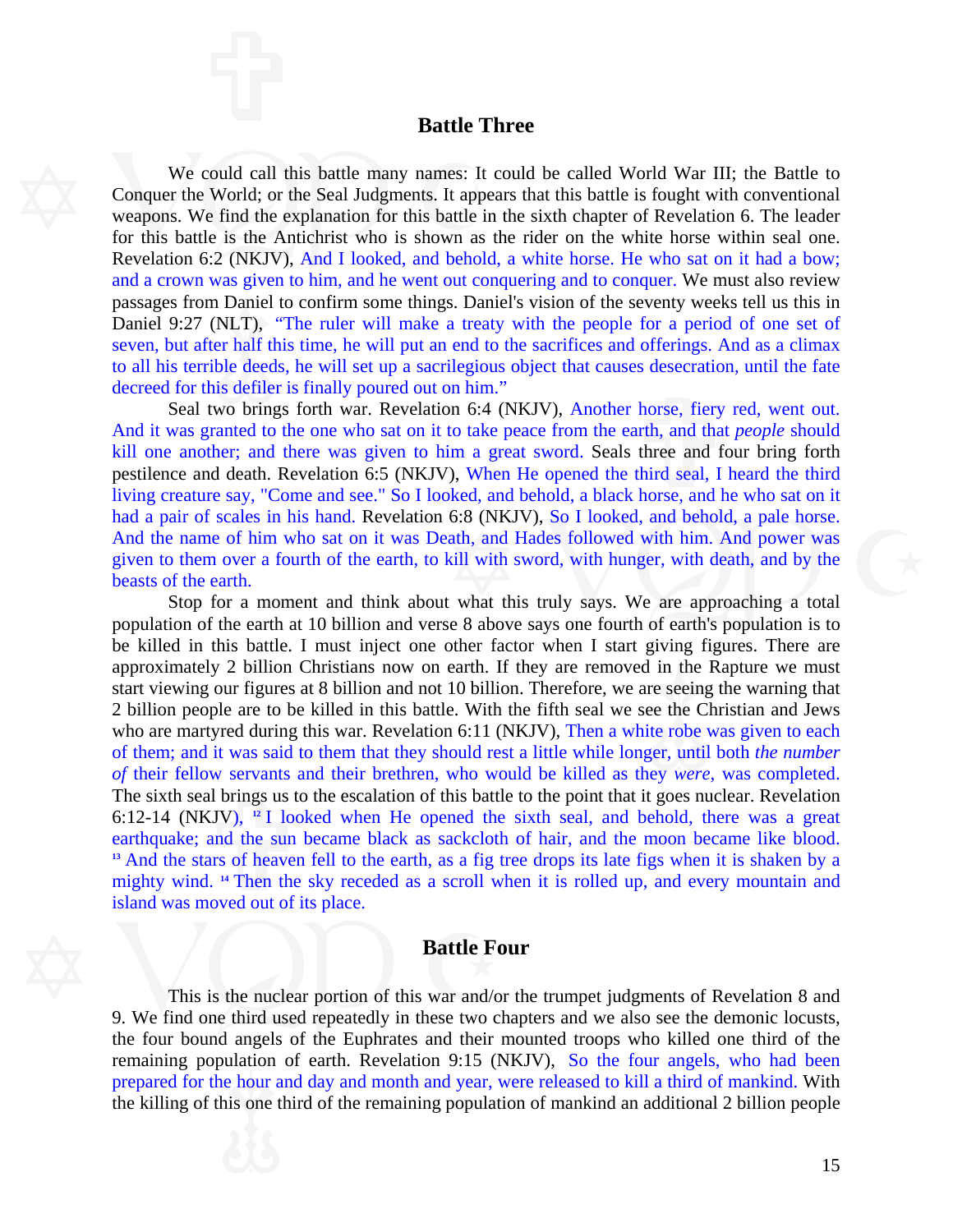#### read of<br>thash f<br>en here<br>d, who<br>ld not w horses. That would be an additional 1.33 billion killed. There are those places within Revelation earth at that time. Go just a little further in chapter<br>the two hundred million mounted troops and vers<br>mankind. Revelation 9:18 (NKJV), By these three<br>fire and the smoke and the brimstone which came<br>mankind has been decre mankind has been decreasing as these battles went along and each time a number is given it structure<br>stone, and w<br>urders or the have now been killed. That's a total of 4 billion people or one half of the total population of the earth at that time. Go just a little further in chapter 9 and you will find the horses and riders of the two hundred million mounted troops and verse 18 says that these horses kill one third of mankind. Revelation 9:18 (NKJV), By these three *plagues* a third of mankind was killed--by the fire and the smoke and the brimstone which came out of their mouths. The total population of seems that we are talking about the remainder of the population at that point in time. At this juncture we started with 4 billion and we have one third of this number killed by the demonic that presents a flash forward and there are a few that flash backward into history. One such flash forward is given here in the last two verses of chapter 9. Revelation 9:20-21 (NKJV), **20** But the rest of mankind, who were not killed by these plagues, did not repent of the works of their hands, that they should not worship demons, and idols of gold, silver, brass, stone, and wood, which can neither see nor hear nor walk. **21** And they did not repent of their murders or their sorceries or their sexual immorality or their thefts.

#### **Battle Five**

the dev who dwell in them! Woe to the inhabitants of the earth and the sea! For the devil has come down n earth, instead we jump to the Heavenly War. Read<br>KJV), And war broke out in heaven: Michael and his<br>son and his angels fought, <sup>8</sup> but they did not prevail,<br>any longer. <sup>9</sup> So the great dragon was cast out, that<br>who dece Our fifth battle does not take place on earth, instead we jump to the Heavenly War. Read with me as we look at Revelation 12:7-9 (NKJV), And war broke out in heaven: Michael and his angels fought with the dragon; and the dragon and his angels fought, <sup>8</sup> but they did not prevail, nor was a place found for them in heaven any longer. <sup>9</sup> So the great dragon was cast out, that serpent of old, called the Devil and Satan, who deceives the whole world; he was cast to the earth, and his angels were cast out with him. Revelation 12:12 (NKJV) informs us that Satan is thrown out of heaven for the last time and he is furious. "Therefore rejoice, O heavens, and you to you, having great wrath, because he knows that he has a short time

#### **Battle Six**

r other<br>iod is m Jordon and her other offspring are the saints (Christians). We must also remember that the Where she is nourished for a time and times and half a time, from the presence of the serpent.<br>
<sup>15</sup> So the serpent spewed water out of his mouth like a flood after the woman, that he might cause<br>
her to be carried away by dragon was enraged with the woman, and he went to make war with the rest of her offspring, battle repres<br>bwn out of h<br>bink that l<br>thinks that<br>e of this in l<br>the earth, h This battle represents the Antichrist's battle against the Saints and the Jews. Since Satan has been thrown out of heaven he goes after those who believe in Jesus as the Son of God. He is continuing to think that he can overpower God and take away His throne. He knows his time is short and he thinks that if he can destroy the saints and the Jews he can gain God's throne. We can see some of this in Revelation 12:13-17 (NKJV), **13** Now when the dragon saw that he had been cast to the earth, he persecuted the woman who gave birth to the male *Child.* **<sup>14</sup>** But the woman was given two wings of a great eagle, that she might fly into the wilderness to her place, <sup>15</sup> So the serpent spewed water out of his mouth like a flood after the woman, that he might cause her to be carried away by the flood. <sup>16</sup> But the earth helped the woman, and the earth opened its mouth and swallowed up the flood which the dragon had spewed out of his mouth. **17** And the who keep the commandments of God and have the testimony of Jesus Christ. The woman in verse 13 is Israel, Christ is the male child, her place in the wilderness may be the city of Petra in tribulation period is mainly for the Jews to come to acceptance that Jesus is Israel's savior and

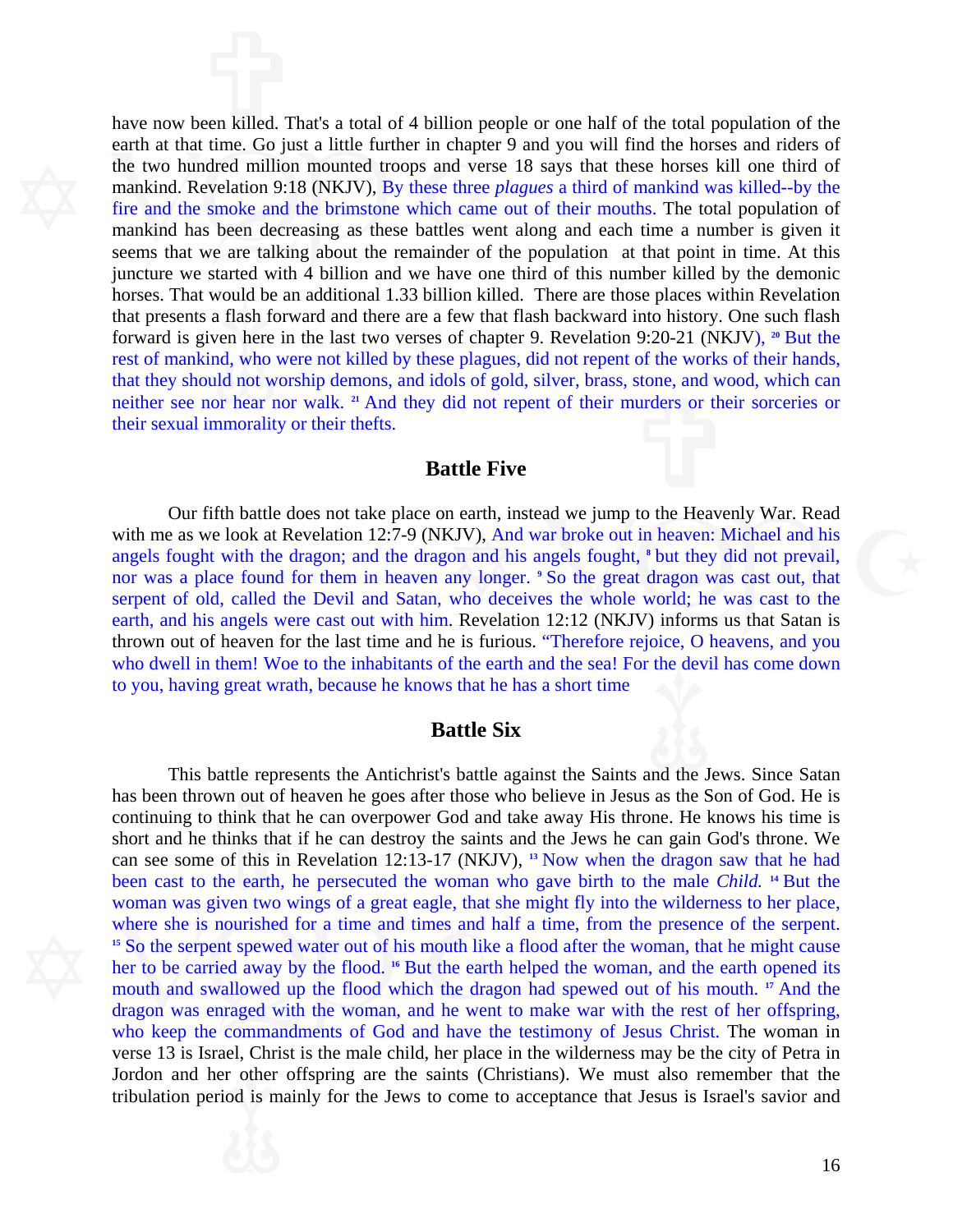the martyred of Revelation 7. These actions by Sa<br>and we may see this in Zechariah 13:8-9 (NKJV),<sup>8</sup><br>the LORD, "*That* two-thirds in it shall be cut off an<br>bring the *one*-third through the fire, Will refine then<br>tested. T tested. They will call on My name, And I will answer them. I will say, 'This *is* My people'; And the one that they pierced. Many of those who accept Jesus as savior during the tribulation will be the martyred of Revelation 7. These actions by Satan will be the second holocaust of the Jews and we may see this in Zechariah 13:8-9 (NKJV), <sup>8</sup> And it shall come to pass in all the land, Says the LORD, "*That* two-thirds in it shall be cut off *and* die, But *one*-third shall be left in it: **<sup>9</sup>** I will bring the *one-*third through the fire, Will refine them as silver is refined, And test them as gold is each one will say, 'The LORD *is* my God.' "

#### **Battle Seven**

 $\begin{bmatrix} \text{iddle} \\ \text{c} \\ \text{the} \\ \text{the} \\ \text{the} \\ \text{the} \\ \text{the} \\ \text{the} \\ \text{the} \\ \text{the} \\ \text{the} \\ \text{the} \\ \text{the} \\ \text{the} \\ \text{the} \\ \text{the} \\ \text{the} \\ \text{the} \\ \text{the} \\ \text{the} \\ \text{the} \\ \text{the} \\ \text{the} \\ \text{the} \\ \text{the} \\ \text{the} \\ \text{the} \\ \text{the} \\ \text{the} \\ \text{the} \\ \text{the} \\ \text{the} \\ \text{the} \\ \text{the} \\ \text{the} \\ \text{the$ s hand: Edom, Moab, and the prominent people of<br>hear rumors of discord from the north and from the<br>e valley between the seas and awaits the advance of<br>, But news from the east and the north shall trouble<br>ury to destroy and between the king of the north and the king of the south in Daniel 11. In verse 36 of Daniel 11 we see the one who is called king is actually the Antichrist. Daniel 11:40-41 sets up this final battle between the king of the The Middle East Campaign Against the Antichrist should be the title of this battle. The battle is toward the end of the seven year tribulation period and represents the battle, or battles, see the one who is called king is actually the Antichrist. Daniel 11:40-41 sets up this final battle between the king of the north and the king of the south; (NKJV), "At the time of the end the king of the South shall attack him; and the king of the North shall come against him like a whirlwind, with chariots, horsemen, and with many ships; and he shall enter the countries, overwhelm *them,* and pass through. **41** He shall also enter the Glorious Land, and many *countries* shall be overthrown; but these shall escape from his hand: Edom, Moab, and the prominent people of Ammon." However, the Antichrist begins to hear rumors of discord from the north and from the east and the Antichrist sets up his tents in the valley between the seas and awaits the advance of these other forces. Daniel 11:44-45 (NKJV), But news from the east and the north shall trouble him; therefore he shall go out with great fury to destroy and annihilate many. <sup>45</sup> And he shall plant the tents of his palace between the seas and the glorious holy mountain; yet he shall come to his end, and no one will help him.

#### **Battle Eight**

esh of n<br>ree and captains, the flesh of mighty men, the flesh of horses and of those who sit on them, and the flesh of God. <sup>14</sup> And the armies in heaven, clothed in film white horses. <sup>15</sup> Now out of His mouth goes a shall nations. And He Himself will rule them with a rod the fierceness and wrath of Almighty God. <sup>16</sup> And H written: KI written: KING OF KINGS AND LORD OF LORDS.<sup>17</sup> Then I saw an angel standing in the sun; 6:12 (NKJV)<br>was dried u<br>e second ride<br>low I saw he<br>iul and True,<br>e, and on Hi **Battle Eight**<br>This sets up the battle that everyone seems to know about, the battle of Armageddon. The<br>Antichrist and his forces are waiting for the others to gather from the north and from the east. This sets up the battle that everyone seems to know about, the battle of Armageddon. The Revelation 16:12 (NKJV), Then the sixth angel poured out his bowl on the great river Euphrates, and its water was dried up, so that the way of the kings from the east might be prepared. Finally, we get to the second rider on a white horse coming out from heaven in Revelation 19:11-21 (NKJV), **11** Now I saw heaven opened, and behold, a white horse. And He who sat on him *was* called Faithful and True, and in righteousness He judges and makes war. **12** His eyes *were* like a flame of fire, and on His head *were* many crowns. He had a name written that no one knew except Himself. **13** He *was* clothed with a robe dipped in blood, and His name is called The Word of God. **14** And the armies in heaven, clothed in fine linen, white and clean, followed Him on white horses. <sup>15</sup> Now out of His mouth goes a sharp sword, that with it He should strike the nations. And He Himself will rule them with a rod of iron. He Himself treads the winepress of the fierceness and wrath of Almighty God. **16** And He has on *His* robe and on His thigh a name and he cried with a loud voice, saying to all the birds that fly in the midst of heaven, "Come and gather together for the supper of the great God, **18** that you may eat the flesh of kings, the flesh of of all *people,* free and slave, both small and great." **19** And I saw the beast, the kings of the earth,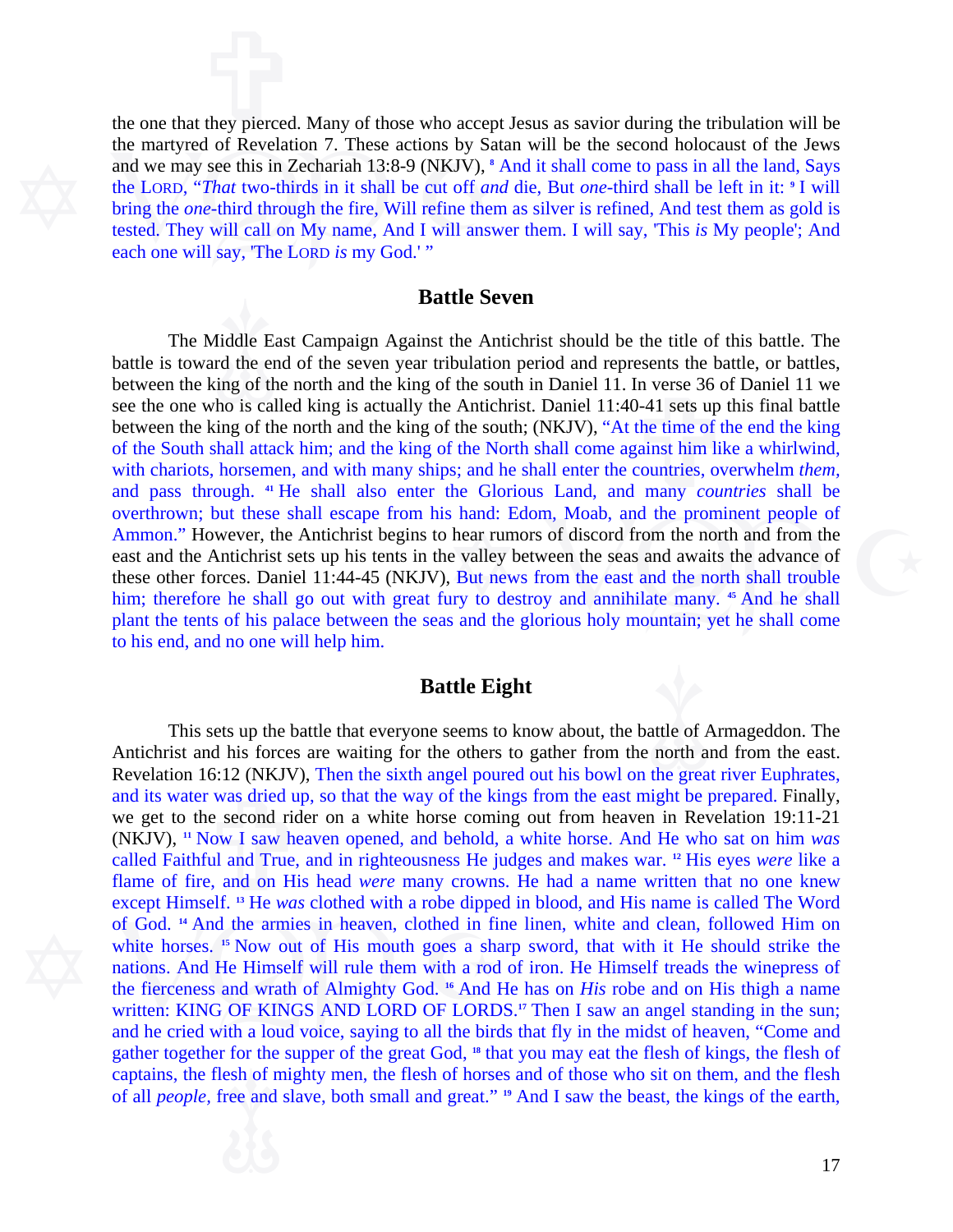His army. <sup>20</sup> Then <u>the beast was captured</u>, and with l presence, by which he deceived those who rece worshiped his image. **These two were cast alive i**  $2^1$  And *the rest were killed with the sword which pr the horse the horse*. And all the birds were filled with their flesh. So! With the understanding of these and their armies, gathered together to make war against Him who sat on the horse and against His army. <sup>20</sup> Then the beast was captured, and with him the false prophet who worked signs in his presence, by which he deceived those who received the mark of the beast and those who worshiped his image. **These two were cast alive into the lake of fire** burning with brimstone. **<sup>21</sup>** And *the rest were killed with the sword which proceeded from the mouth of Him who sat on*  verses everyone should know that there is no Battle of Armageddon because all those who had gathered to fight against Jesus were destroyed with one word from His mouth.

> years. The<br>teous<br>years are<br>end of the With that said and done the Kingdom of God has arrived and Jesus shall rule on earth for wears. At the end of this thousand years Satan will be released from the abyss and he will deceive<br>the world to rebel against God.<br>**Battle Nine** one thousand years. There will be no sickness, pain, worry or death during that thousand years of peace. The righteous who have overcome the tribulation will be those in the flesh who will enter the thousand years and will have children and they will have children throughout the thousand the world to rebel against God.

#### **Battle Nine**

devil, who deceived them, was cast into the lake of fire and brimstone where the beast and the false prophet *are*. And they will be tormented day and night forever and ever. and the beloved city. **And fire came down from God out of heaven and devoured them.** <sup>10</sup> The It is different and distinct from the first battle of God<br>-39 we see Russia gathering Moslem countries and<br>e we see Russia gathering the world's armies to go<br><sup>7</sup> Now when the thousand years have expired, Satan<br>go out to de It is easy to establish what happens in this concluding battle that shall take place on earth. This is the second battle of Gog of Magog. It is different and distinct from the first battle of God of Magog. In the first battle of Ezekiel 38-39 we see Russia gathering Moslem countries and they go against Israel. In this second battle we see Russia gathering the world's armies to go against Jesus. Revelation 20:7-10 (NKJV), <sup>7</sup> Now when the thousand years have expired, Satan will be released from his prison <sup>8</sup> and will go out to deceive the nations which are in the four corners of the earth, Gog and Magog, to gather them together to battle, whose number *is* as the sand of the sea. <sup>9</sup> They went up on the breadth of the earth and surrounded the camp of the saints false prophet *are.* And they will be tormented day and night forever and ever.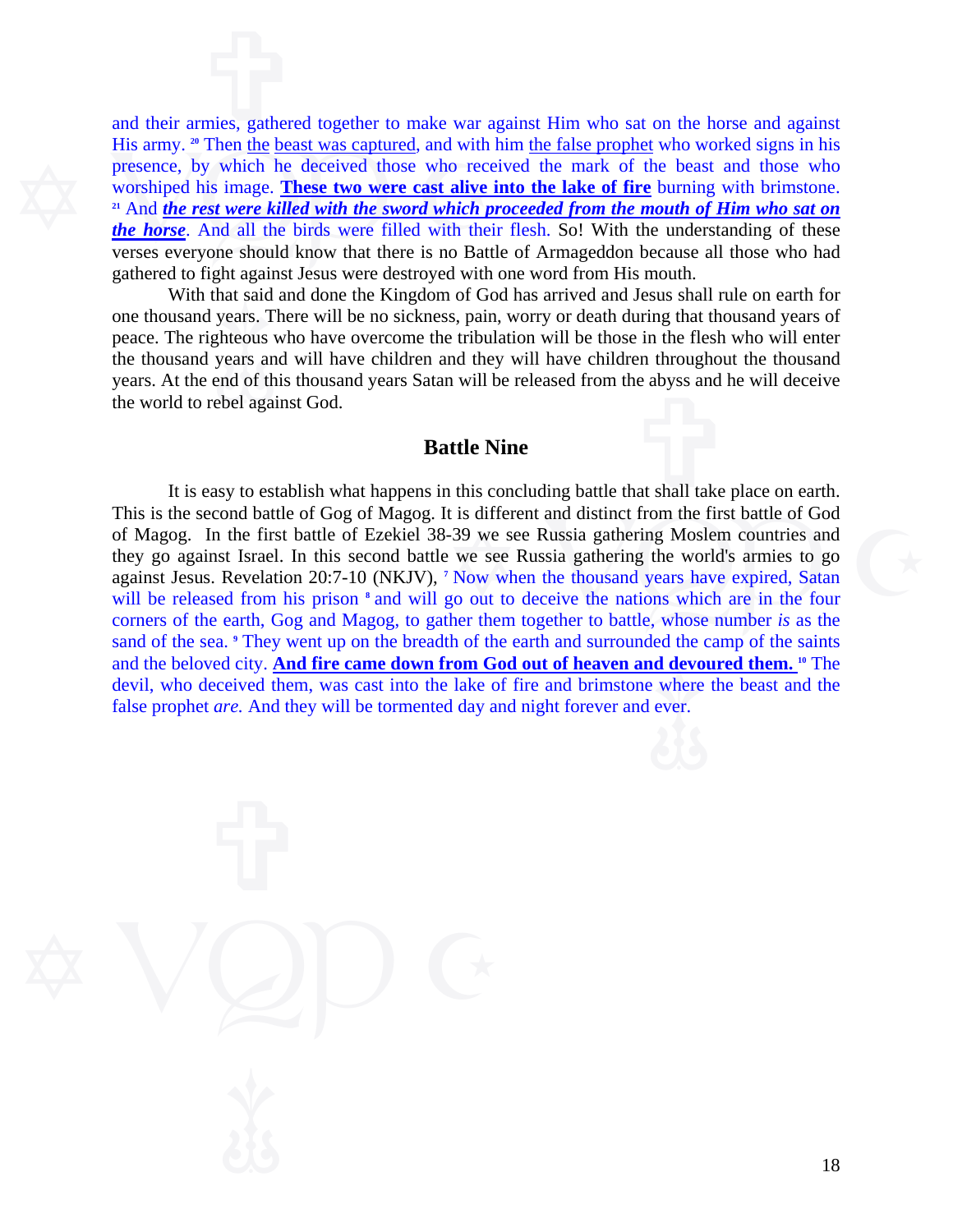### **It Is Your Choice!**

 place that souls will spend eternity is in the lake of fire with Satan, the beast, the false prophet With this second battle between Gog of M<br>that shall occur on earth. Eternity is from this poin<br>mankind's soul and spirit can exist. Either you wil that shall occur on earth. Eternity is from this point forward and there are only two places that With this second battle between Gog of Magog and Israel we close out all of the wars mankind's soul and spirit can exist. Either you will spend eternity in the New Jerusalem on the new earth with God, Jesus and all souls who accepted Jesus as their personal savior. Or, the other and all the other souls who never accepted Jesus as the Son of God and savior of mankind.

er souls<br>gh the p<br>nould se<br>essity to there is a necessity to accept Jesus as your personal savior. We should all see the influence the Black Lives Matter leaders along with Antifa have made within our society to instill violence, rioting and looting as a port Through the presentation of information that is presented in these few pages every person reading this should see the deception that Satan is using to get us to deny that God is real or that Black Lives Matter leaders along with Antifa have made within our society to instill violence, rioting and looting as a portion of their political anarchy agenda. We should also see the biased objectives of the media to present what suits their opinion and how they criticize any word or action that doesn't go along with their political game plan.

 wants to declare it is due to global warming. Folks who think things like this surely do not s not desire for anyone to will themselves into Hell,<br>
rn actions and decisions. To encourage mankind to<br>
this pandemic upon the earth to get all of mankind<br>
e have had three hurricanes to hit the Gulf coast. We<br>
have alre God is also performing His work as only He can. The Bible says many things about the living, supreme God. He cannot lie! He does not desire for anyone to will themselves into Hell, yet that is what you are doing by your own actions and decisions. To encourage mankind to repent and humbly seek forgiveness God sent this pandemic upon the earth to get all of mankind to stop and review our personal actions. We have had three hurricanes to hit the Gulf coast. We have forest fires burning in nine states. We have already had a snow storm in Colorado, and it is only the first week in September. We have had an earthquake in South Carolina and one in New Jersey. The air quality in three western states is the worst in the world and the Liberal minority control of God.

spend eternity with our Creator. Once again I will say it!<br>
It is your choice! Choo have to do a timig. Tou will it fight in with the plans of satali. However, it, on the other hand, you would like to return to some semblance of life as we knew it, you need to evaluate your life. You need to see if there believe in God. Everything that we are seeing happen that pertains to weather is under the<br>control of God.<br>Here is the bottom line decision that you must make. If you enjoy what is happening with<br>the pandemic, the weather, Here is the bottom line decision that you must make. If you enjoy what is happening with the pandemic, the weather, the riots, the looting and the deprived ideas of humanity you don't have to do a thing. You will fit right in with the plans of Satan. However, if, on the other hand, You need to see if there is something for which you need to ask God to forgive you, and for you to repent. Maybe you need to make a change in your life and accept Jesus as your personal savior. It is through the blood sacrifice that Jesus made on your behalf that gives you an Advocate to stand before His Father and vouch for you. Remember it is not by our works that gets us into heaven it is only by the accepted blood sacrifice of Christ that we have a means to

#### **It is your choice! Choose wisely!**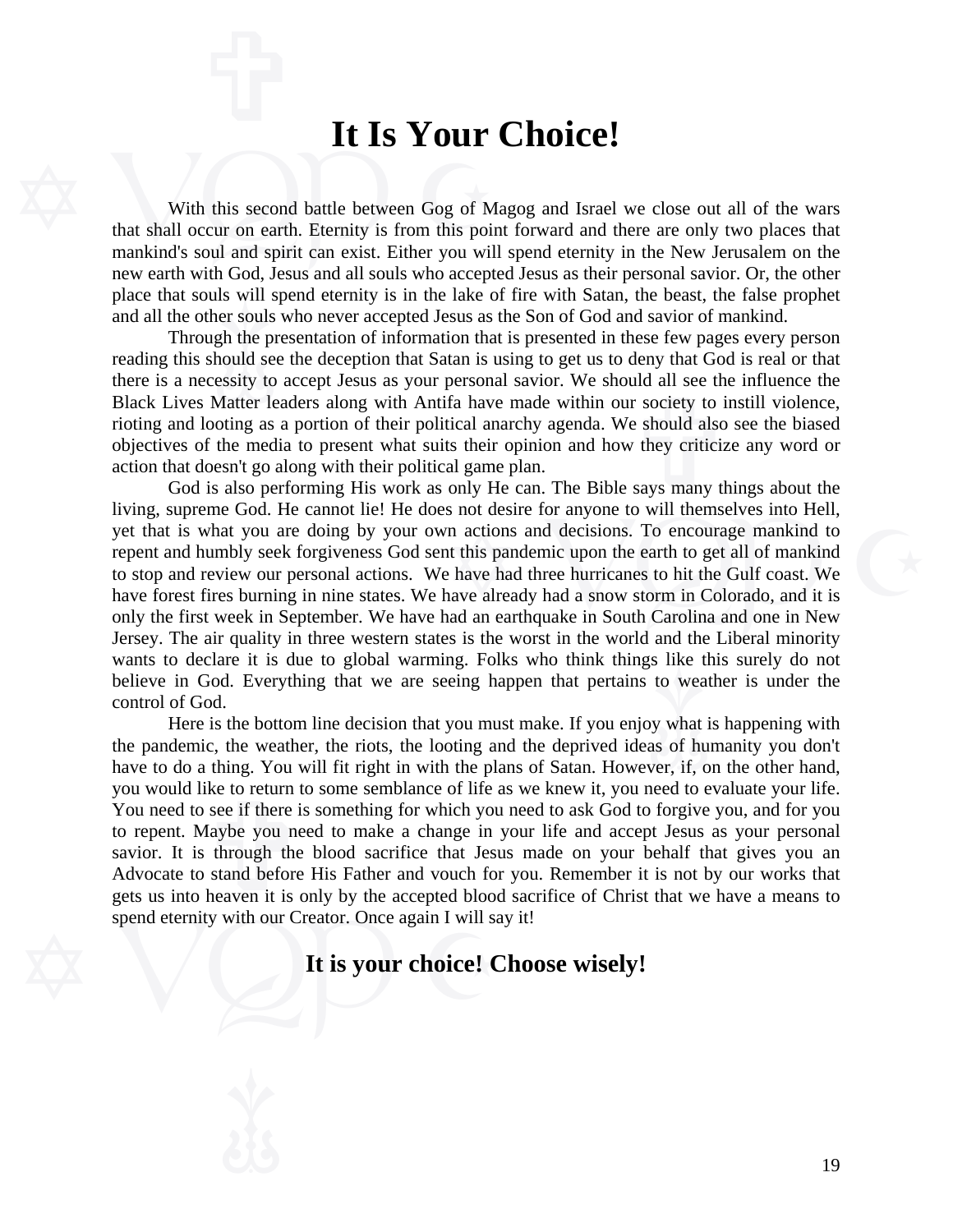#### **An Afterthought**

 to work out this treaty in just over one month. It has been almost forty years since the Jordanian Yesterday was the 15th of September 2020<br>event take place. In the young life, seventy-two yea<br>countries have previously signed a peace agreemen<br>and Jordon. Yesterday we saw two more Arab<br>agreement with Israel. These two co and Jordon. Yesterday we saw two more Arab countries in the Middle East sign a peace Yesterday was the 15th of September 2020 and my wife and I watched a very historical event take place. In the young life, seventy-two years, of modern Israel's existence only two Arab countries have previously signed a peace agreement with Israel. These two countries are Egypt agreement with Israel. These two countries are UAE and Bahrain. One of the amazing facts pertaining to this agreement is that these two countries worked with the United States and Israel peace agreement was signed. Simply amazing!

is treaty<br>ent was<br>not a pr<br>first two<br>t inform w. They<br>of Tars sial, which will be enjoying peace after recovering<br>from many lands to the mountains of Israel.<sup>9</sup> You<br>army—will roll down on them like a storm and co<br>Sovereign LORD says: At that time evil thoughts wi<br>wicked scheme.<sup>11</sup> Y wicked scheme.**11** You will say, 'Israel is an unprotected land filled with unwalled villages! I will around and put hooks in your jaws to lead you out with your whole army—your horses and charioteers in full armor and a great horde armed with shields and swords.<sup>5</sup> Persia, Ethiopia, and Libya will join you, too, with all lp set u<br>iel 38:1<br>and fac<br>pal, and<br>r enemy of the Bible says and that God is not a liar. These actions only help set up the conditions untries against Israel and those neighbors are Syria,<br>and Jordon have signed peace agreements with Israel<br>group that we must look at is Gaza, which actually is<br>ther countries in the area join the Abraham Accord<br>o come to t al text says.<br>ng contempt<br>soon coming<br>ey will pull<br>countries, U<br>y join the Al I am not a prophet but I most certainly could speculate because of this agreement. Go back to those first two battles and look at what the supporting Biblical text says. Now, let's start adding current information to those statements. Turkey is now showing contempt for the United States and NATO while agreeing with Russia and Iran. I foresee the soon coming day when the United states is asked to move our military out of Turkey and Turkey will pull out of NATO. The United States will move its Middle East base to one of these two countries, UAE or Bahrain. President Trump also stated that up to nine other Arab countries may join the Abraham Accord after our November election. Review the first two battles presented in this document. The first was a battle of Israel's neighboring Arab countries against Israel and those neighbors are Syria, Egypt, Jordon, Lebanon and Gaza. Egypt and Jordon have signed peace agreements with Israel in the past. It seems the one country in this group that we must look at is Gaza, which actually is the representative portion of Palestine. If other countries in the area join the Abraham Accord there is tremendous pressure on Palestine to come to the peace table. If Palestine signed on to this peace agreement there might be peace in the Middle East for a few years and there would be a sharing of wealth in science, food and health issues. But we must remember what the prophecy necessary for Ezekiel 38 to take place. Here is what the Lord says, Ezekiel 38:1-23 (NLT), <sup>1</sup> This is another message that came to me from the LORD:<sup>2</sup> "Son of man, turn and face Gog of the land of Magog, the prince who rules over the nations of Meshech and Tubal, and prophesy against him.<sup>3</sup> Give him this message from the Sovereign LORD: Gog, I am your enemy!<sup>4</sup> I will turn you charioteers in full armor and a great horde armed with shields and swords.<sup>5</sup> Persia, Ethiopia, and Libya will join you, too, with all their weapons.<sup>6</sup> Gomer and all its armies will also join you, along with the armies of Beth-togarmah from the distant north, and many others.**<sup>7</sup>** "Get ready; be prepared! Keep all the armies around you mobilized, and take command of them.<sup>8</sup> A long time from now you will be called into action. In the distant future you will swoop down on the land of Israel, which will be enjoying peace after recovering from war and after its people have returned from many lands to the mountains of Israel.<sup>9</sup> You and all your allies—a vast and awesome army—will roll down on them like a storm and cover the land like a cloud.**10** "This is what the Sovereign LORD says: At that time evil thoughts will come to your mind, and you will devise a march against her and destroy these people who live in such confidence!**12** I will go to those formerly desolate cities that are now filled with people who have returned from exile in many nations. I will capture vast amounts of plunder, for the people are rich with livestock and other possessions now. They think the whole world revolves around them!'**13** But Sheba and Dedan and the merchants of Tarshish will ask, 'Do you really think the armies you have gathered can rob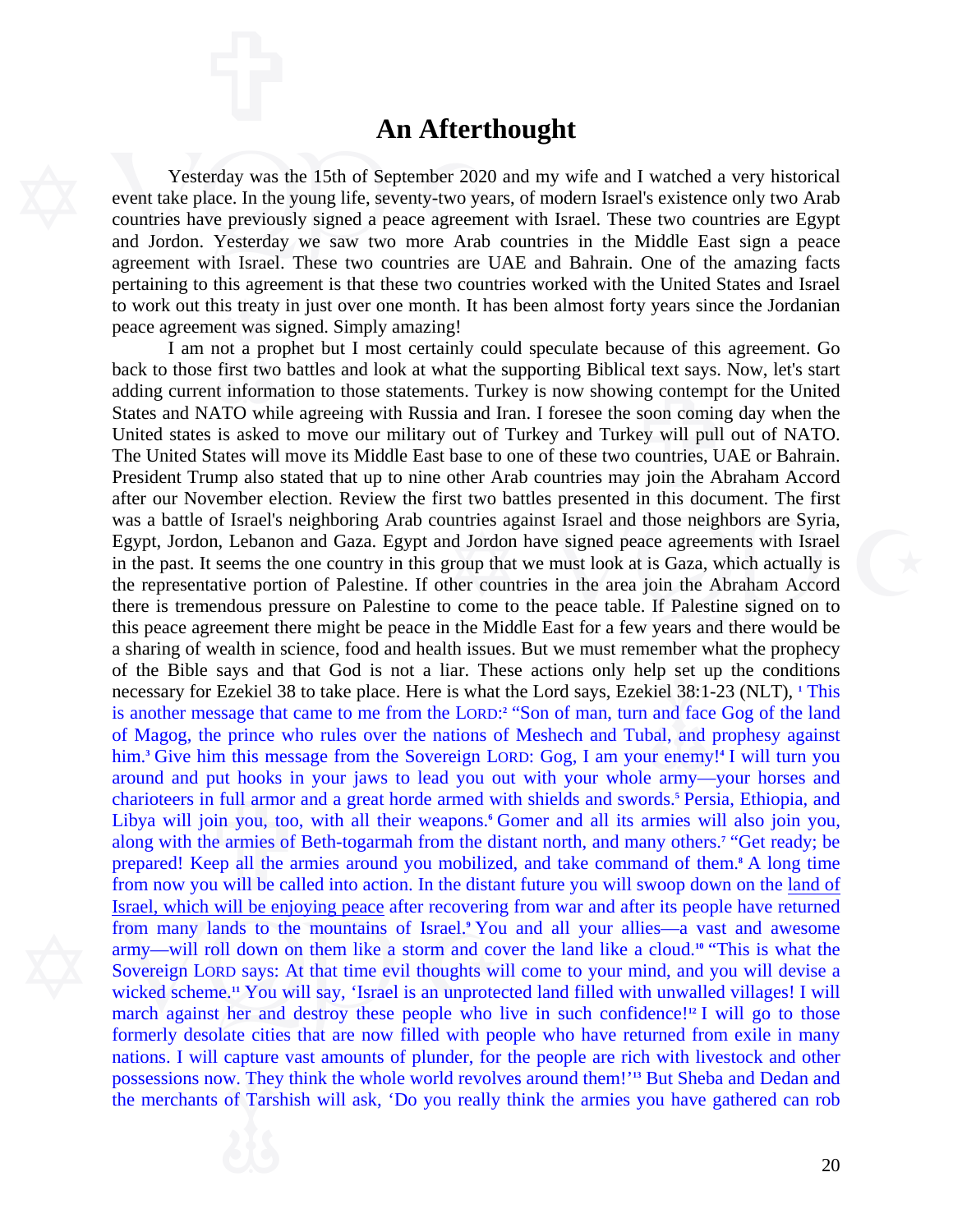this is v<br>over!<sup>19</sup> I<br>day.<sup>20</sup> A<br>Il anima when I announced through Israel's prophets that in the future I would bring you against my and carry off plunder?'<sup>4</sup> "Therefore, son of man, p<br>from the Sovereign LORD: When my people are liv<br>yourself. <sup>15</sup> You will come from your homeland in<br>your mighty army,<sup>16</sup> and you will attack my people<br>time in the distan time in the distant future, I will bring you against my land as everyone watches, and my holiness the sty, are<br>ple on earth-<br>umble; walls<br>, says the Sc<br>you and you<br>and burning them of silver and gold? Do you think you can drive away their livestock and seize their goods and carry off plunder?'**14** "Therefore, son of man, prophesy against Gog. Give him this message from the Sovereign LORD: When my people are living in peace in their land, then you will rouse yourself. **15** You will come from your homeland in the distant north with your vast cavalry and your mighty army,**16** and you will attack my people Israel, covering their land like a cloud. At that will be displayed by what happens to you, Gog. Then all the nations will know that I am the LORD.<sup>17</sup> "This is what the Sovereign LORD asks: Are you the one I was talking about long ago, people?**18** But this is what the Sovereign LORD says: When Gog invades the land of Israel, my fury will boil over!**19** In my jealousy and blazing anger, I promise a mighty shaking in the land of Israel on that day.**20** All living things—the fish in the sea, the birds of the sky, the animals of the field, the small animals that scurry along the ground, and all the people on earth—will quake in terror at my presence. Mountains will be thrown down; cliffs will crumble; walls will fall to the earth.<sup>21</sup> I will summon the sword against you on all the hills of Israel, says the Sovereign LORD. Your men will turn their swords against each other.<sup>22</sup> I will punish you and your armies with disease and bloodshed; I will send torrential rain, hailstones, fire, and burning sulfur!**23** In this way, I will show my greatness and holiness, and I will make myself known to all the nations of the world. Then they will know that I am the LORD.

technology of the F-35 and we would have a fighter jet that could be controlled from satellites if they entered the wrong air space at the wrong time. We might even have the capability to shut them down completely so that bst. Stop<br>er of a<br>es, tabl<br>ations. capability and buy them for their air force. Now, the question is the security of Israel. The United LORD.<br>
ring this two hour ceremony was the possibility of<br>
ambassador to the United Nations expressed a little<br>
hings that I know and a few that I think are possible.<br>
er in the late 80's or early 90's. That airframe is no Another item that was discussed during this two hour ceremony was the possibility of selling F-35 aircraft to the UAE. The Israeli ambassador to the United Nations expressed a little concern over this statement. Here are a few things that I know and a few that I think are possible. We sold Saudi Arabia our F-15 fighters either in the late 80's or early 90's. That airframe is now 40 years old and has been replaced by F-22s or F-35s in our own aircraft inventory. If the United States sold the F-35 to the UAE other Arab countries would also want to have the same States has made a sound commitment to help defend Israel at all cost. Stop and think for a moment. Technology is moving at such a rate that it is only a matter of a few years, if not months, that technology doubles. I personally know that smart phones, tablets and desk top computers can all track your location and can listen to your conversations. They can also be turned on, updated and turned off remotely. Incorporate that technology into all the other they entered the wrong air space at the wrong time. We might even have the capability to shut them down completely so that you couldn't even start them up if things turned ugly. As long as there is peace things work as they should. Allow things to escalate into a warfare footing and either technology or God Himself will come into play. Look at verses 21-22 in the above passage to see if this isn't so.

and hate each other.<sup>11</sup> And many false prophets will appear and will deceive many people.<sup>12</sup> Sin and hate each other.<sup>11</sup> And many false prophets will appear and will deceive many people.<sup>12</sup> Sin all over the world because you are my followers. **<sup>10</sup>** And many will turn away from me and betray In all honesty I praise the actions of our Pres<br>manner that He has and for this reprieve to allow<br>Remember what Jesus said in Matthew 24. Matthew<br>and threats of wars, but don't panic. Yes, these thin<br>immediately.' Nation w immediately.<sup>7</sup> Nation will go to war against nation, and kingdom against kingdom. There will be In all honesty I praise the actions of our President, I thank my God for leading him in the manner that He has and for this reprieve to allow mankind to go forward for a little longer. Remember what Jesus said in Matthew 24. Matthew 24:6-14 (NLT), **<sup>6</sup>** And you will hear of wars and threats of wars, but don't panic. Yes, these things must take place, but the end won't follow famines and earthquakes in many parts of the world.**<sup>8</sup>** But all this is only the first of the birth pains, with more to come.<sup>9</sup> "Then you will be arrested, persecuted, and killed. You will be hated